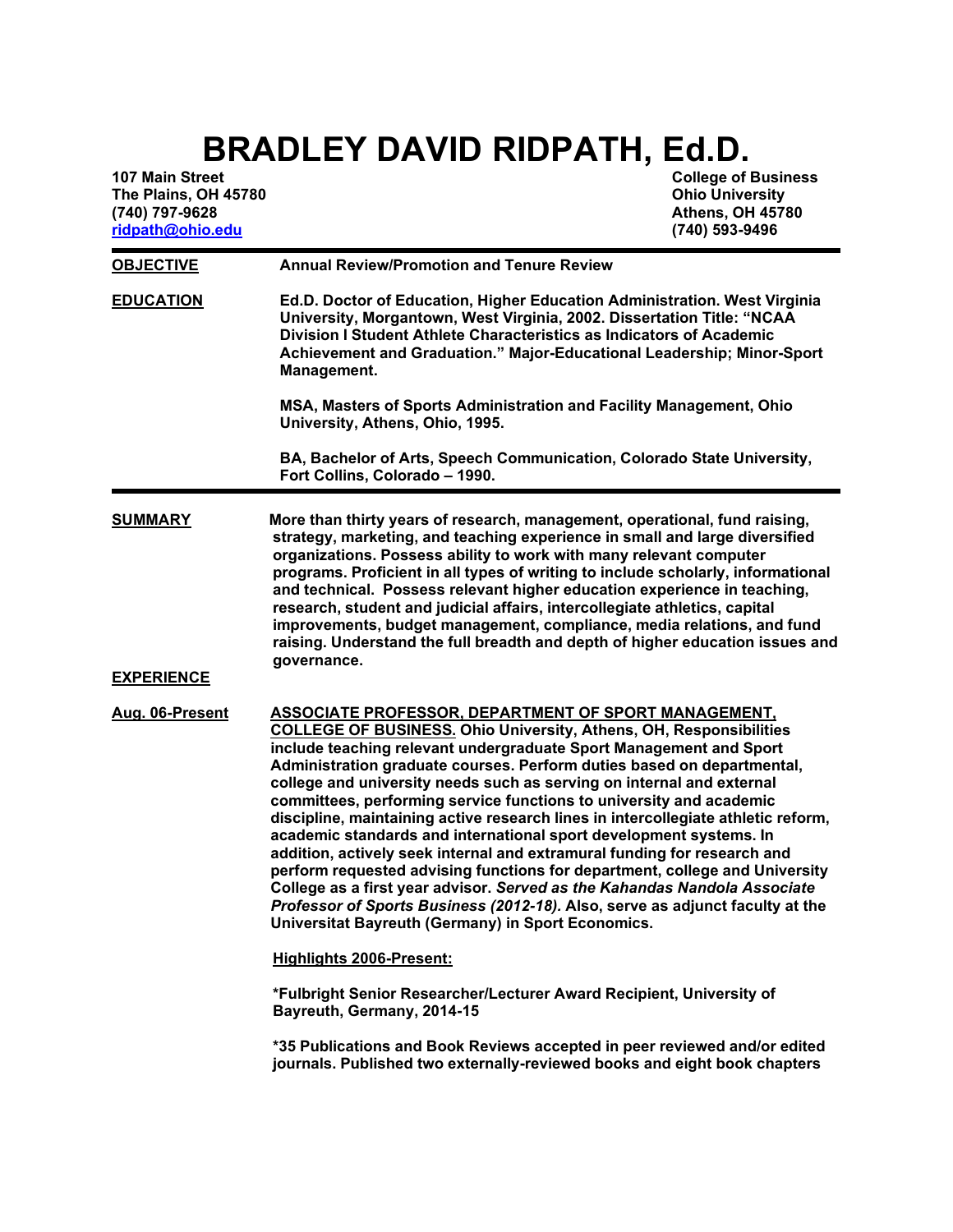**\*Presented over 75 peer-reviewed abstracts in basic research, applied research and teaching at several international, national, and state academic conferences**

**\*Served as Co-Editor of the Journal of Issues in Intercollegiate Athletics (JIIA), 2011-2014**

**\*Serve as an Adjunct Professor and Researcher at the University of Bayreuth in Germany, 2011-Present**

**\*Serve as Site Director for Germany Global Consulting Project, 2012-Present**

**\*Consistently featured in international media regarding my research and expertise. Leading Ohio University media resource for five years including being named Keystroke Catalyst Award winner in 2016 with 1300 media placements**

**\*Serve as a Faculty Affiliate with The Ohio State University Sport and Society Initiative**

**\*Served as Interim Associate Athletic Director of Compliance in the Ohio University Athletic Department in the Spring of 2007**

**Aug. 04-Aug. 06 ASSISTANT PROFESSOR, SPORT ADMINISTRATION, (Tenure Track). Mississippi State University, Mississippi State, MS. Responsibilities included teaching undergraduate Sport Communication and Sport Administration graduate courses. Served as the program coordinator of the graduate Sport Administration Program. Spearheaded alumni development within the Sport Administration program to include fund raising, creation of program job and internship placement for students and graduates. Performed duties based on departmental needs such as maintaining an active research line in intercollegiate athletic reform and academic standards, secured internal and external funding for research, performed requested advising functions, and service on departmental, college and university committees. Participated in the recruiting activities of the department, college, and university.**

**Nov. 01-July 04 DIRECTOR OF JUDICIAL PROGRAMS. Marshall University, Huntington, WV. Planned, coordinated, and directed institution-wide implementation and enforcement of the Marshall University Student Code of Conduct, the Residence Hall Judicial Process, and the student judicial system. Supervised investigations of alleged violations of the Student Code of Conducted and decided on appropriate charges and corrective actions. Organized and monitored all judicial hearings and appeals. Recruited selected, and trained all faculty judicial board members, student judiciary, and student advocates. Designed all judicial affairs procedures, brochures, and handbooks and coordinated campus-wide education of the judicial process and the student code. Also served as an Adjunct Faculty Member in the Department of Exercise and Sport Science.**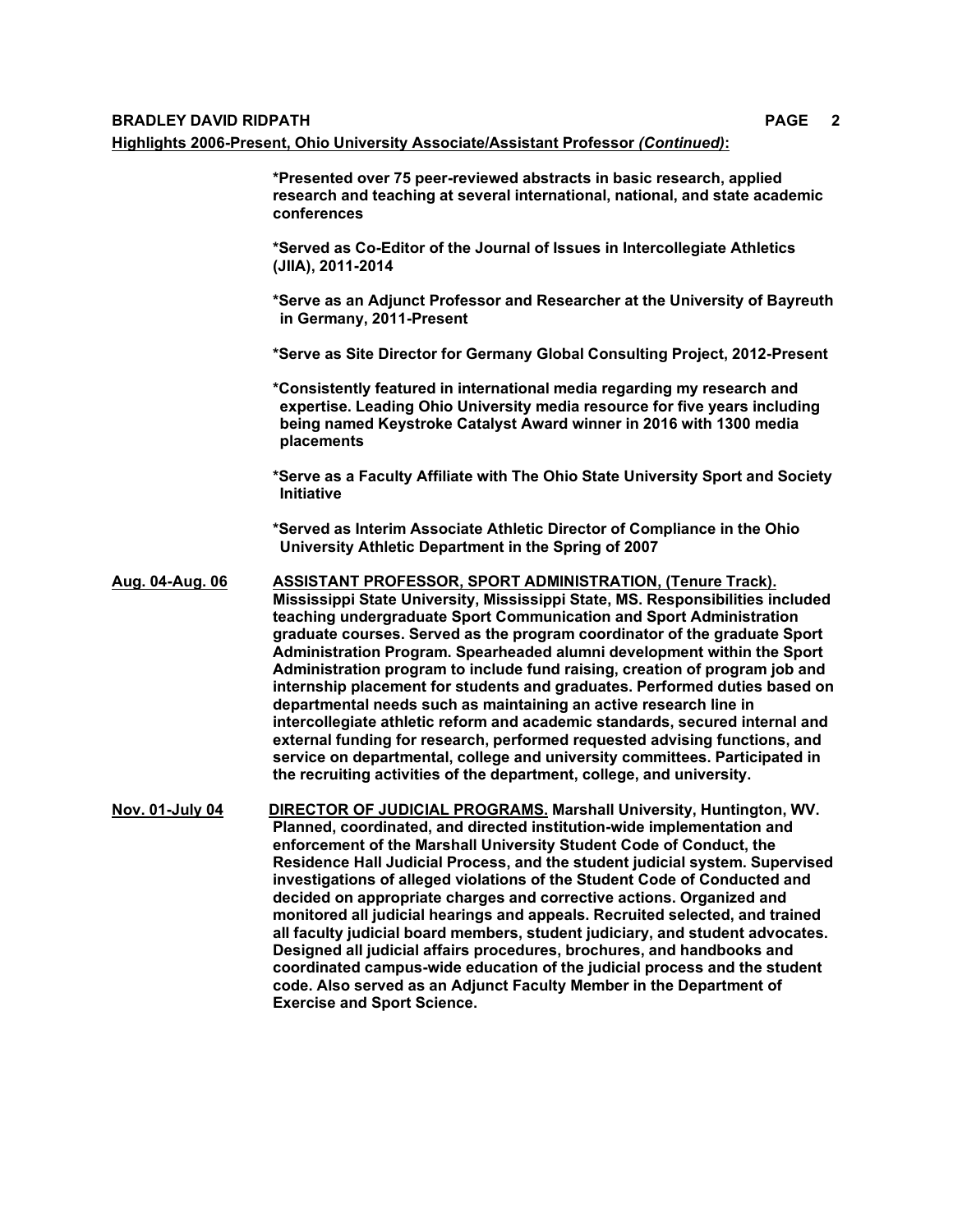# **BRADLEY DAVID RIDPATH PAGE** 3

| Nov. 97-Nov. 01  | ASSISTANT ATHLETIC DIRECTOR, COMPLIANCE AND STUDENT SERVICES.<br>Marshall University, Huntington, West Virginia. Coordinated, directed, and<br>educated coaches, more than 400 student-athletes, and representatives of<br>athletics interests of 16 varsity sports in all areas of the university<br>compliance program. Acted as primary liaison with the university academic<br>and public community regarding all compliance issues and interpretations of<br>Mid-American Conference and NCAA rules. Possess a thorough working<br>knowledge of the NCAA Manual, the NCAA Compliance Assistant Software<br>Program, the NCAA Legislative Services and Infractions Databases, and the<br>NCAA Clearinghouse Website. Also supervised the sports medicine staff, the<br>equipment and managerial staff, strength and conditioning staff, and Life<br>Skills Program. Performed various event management and fund raising<br>functions as directed. |
|------------------|-------------------------------------------------------------------------------------------------------------------------------------------------------------------------------------------------------------------------------------------------------------------------------------------------------------------------------------------------------------------------------------------------------------------------------------------------------------------------------------------------------------------------------------------------------------------------------------------------------------------------------------------------------------------------------------------------------------------------------------------------------------------------------------------------------------------------------------------------------------------------------------------------------------------------------------------------------|
|                  | Highlights:                                                                                                                                                                                                                                                                                                                                                                                                                                                                                                                                                                                                                                                                                                                                                                                                                                                                                                                                           |
|                  | * Created a new athletic department Compliance Polices Manual.                                                                                                                                                                                                                                                                                                                                                                                                                                                                                                                                                                                                                                                                                                                                                                                                                                                                                        |
|                  | * Restructured university compliance oversight. Formed four committees<br>that met on a regular basis to discuss compliance issues and help entire<br>process run effectively. The four committees were a university wide<br><b>Compliance Committee, a Professional Sports Council, and two</b><br>subcommittees in eligibility and financial aid administration.                                                                                                                                                                                                                                                                                                                                                                                                                                                                                                                                                                                    |
|                  | * Computerized the entire athletic eligibility process and interfaced it with<br>the NCAA Compliance Assistant Software to assist in the process being<br>more effective and accurate.                                                                                                                                                                                                                                                                                                                                                                                                                                                                                                                                                                                                                                                                                                                                                                |
|                  | * Developed an internal interpretations database and filing system.                                                                                                                                                                                                                                                                                                                                                                                                                                                                                                                                                                                                                                                                                                                                                                                                                                                                                   |
|                  | * Served as a field tester for the new Windows-based NCAA Compliance<br>Software Program.                                                                                                                                                                                                                                                                                                                                                                                                                                                                                                                                                                                                                                                                                                                                                                                                                                                             |
|                  | * Served on Student-Athlete Advisory Committee and assisted with the<br><b>CHAMPS/Life Skills Program.</b>                                                                                                                                                                                                                                                                                                                                                                                                                                                                                                                                                                                                                                                                                                                                                                                                                                            |
|                  | * Adjunct Faculty Member, Health and Physical Education Department,<br>Sports Management Major. Instructed in Athletic Fund Raising,<br>Intercollegiate Athletic Administration, and NCAA Compliance.                                                                                                                                                                                                                                                                                                                                                                                                                                                                                                                                                                                                                                                                                                                                                 |
| Sept. 95-Nov. 97 | DIRECTOR OF ATHLETIC COMPLIANCE/EVENT AND FACILITIES MANAGER.<br>Weber State University, Ogden, Utah. Coordinated a revamped institutional<br>compliance program. Directed, strategized, and ensured compliance with all<br>NCAA and Big Sky Conference rules and regulations for 15 intercollegiate<br>sports, consisting of more than 250 student-athletes and staff. Directed all<br>operations for over 100 athletic and non-athletic events per year utilizing<br>different athletic and other university facilities.                                                                                                                                                                                                                                                                                                                                                                                                                            |
|                  | Highlighte                                                                                                                                                                                                                                                                                                                                                                                                                                                                                                                                                                                                                                                                                                                                                                                                                                                                                                                                            |

#### **Highlights**

\* **Developed a comprehensive rules education program for all staff**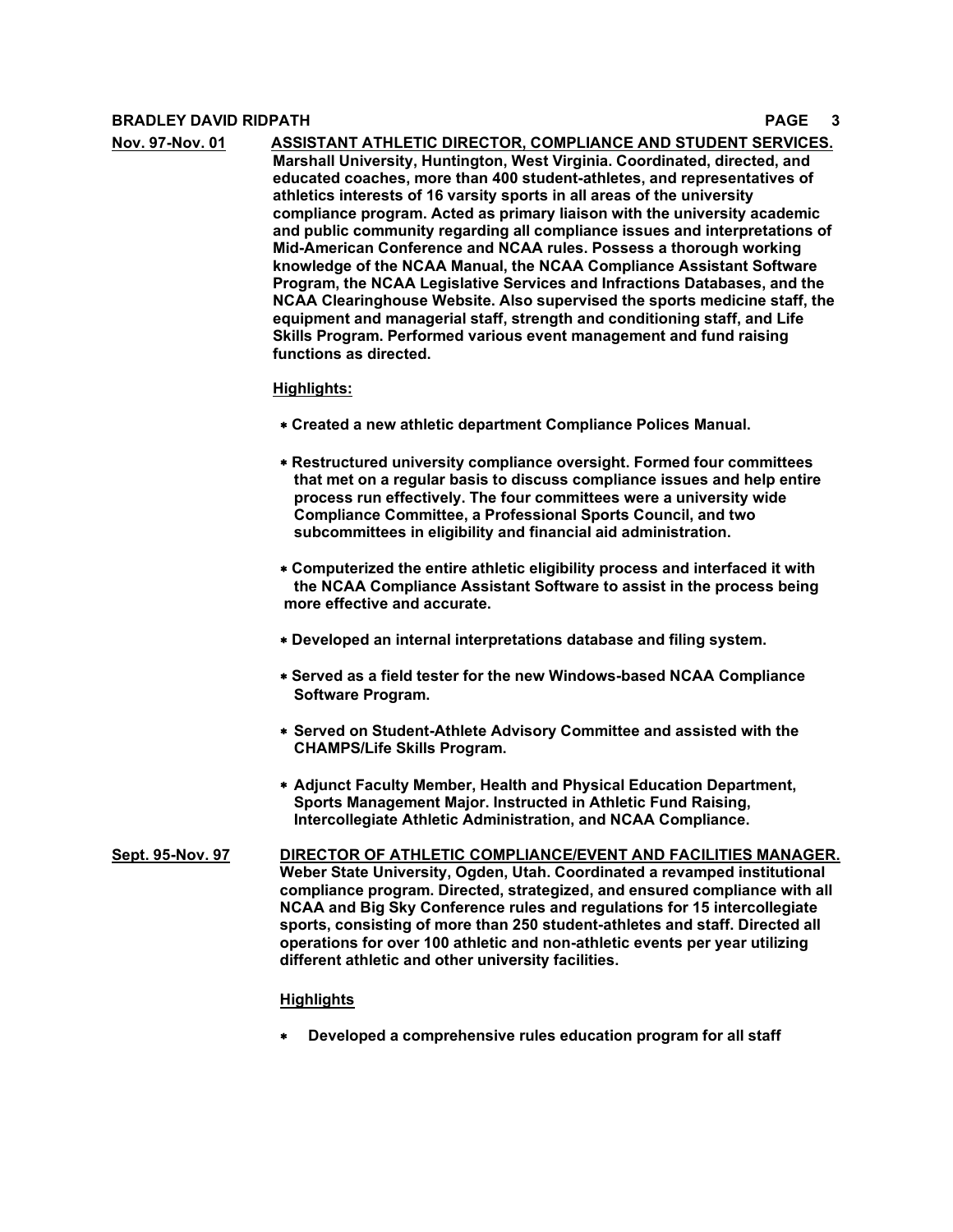- \* **Created and started new computerized methods and forms for internal tracking in recruiting, initial and continuing eligibility, financial aid, and academic advisement.**
- \* **Chaired a project team of university staff involved in the compliance process. The team's purpose was to coordinate university-wide understanding and compliance with NCAA rules and regulations. As a workgroup, it developed better, streamlined methods to accomplish compliance related tasks throughout the university.**
- \* **Coordinator of a university management team that coordinated, promoted, and managed over 50 intercollegiate, local athletic, and nonathletic events per year.**
- Served as Facility/Operations Manager for Stewart Stadium (20,000).
- \* **Chair of facility management committee that managed day-to-day** operations of all athletic facility operations at the university. Planned **enhanced concession and restroom facilities, new and enhanced scoreboard operations in the basketball arena, and planned press box renovations in the football stadium.**
- \* **Member of NCAA Division I Men's Basketball Western Regional Administrative and Media Relations Staff, Salt City, Utah, 1996**
- \* **Supervised Cheerleading and Dance squads. Served on Student-Athlete Advisory Committee and managed several CHAMPS/Life Skills events.**
- **June 95-Jan. 96 ASSISTANT DIRECTOR OF MARKETING AND FUND RAISING. Weber State University, Ogden, Utah. Assistant director of a comprehensive athletics marketing and promotions program. Involved in all facets of department marketing and fundraising plan to include annual, planned, and corporate giving. Solicited corporate sponsorships and individual donations through various mediums. Experienced in Paciolan Ticketing/Fund Raising Software. Coordinated radio, television, and publication advertising. Planned promotions management of season-long themes, game day sponsorships, and contests. Supervised cheerleading and dance squads. Assisted Associate Athletic Director in all department compliance, selected business office, and financial management operations.**

#### **Highlights**

- \* **Initiated innovative promotions that helped set single-season women's volleyball attendance record, including a single-game record of 1400.**
- \* **Co-developed a comprehensive trade package with advertising mediums that saved more than \$20,000 in direct advertising costs.**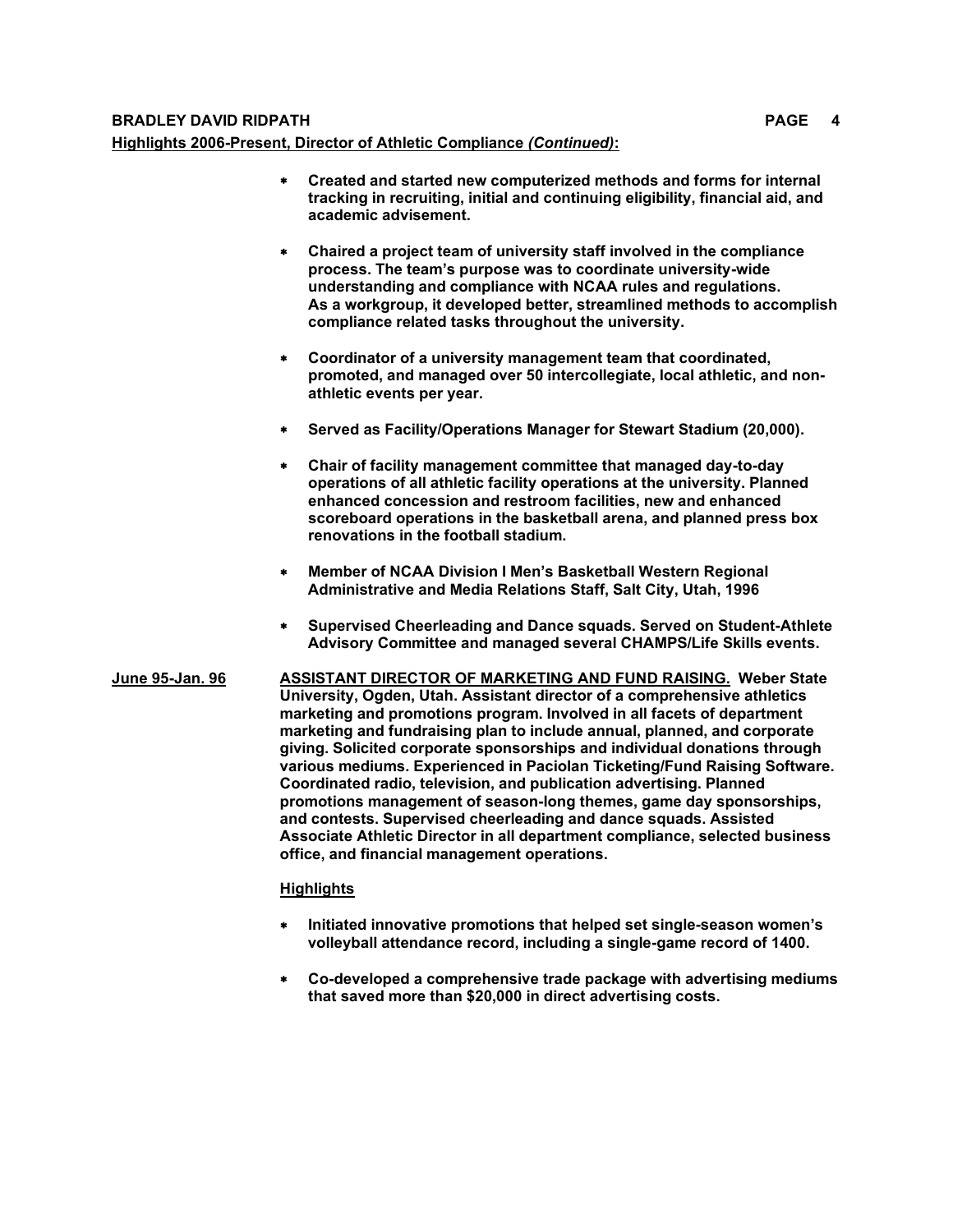# **BRADLEY DAVID RIDPATH PAGE 5 HIGHLIGHTS 2006-PRESENT, ASSISTANT DIRECTOR OF MARKETING AND FUND RAISING** *(Continued)***:**

|                       | Part of marketing staff that doubled sponsorship revenue over previous<br>$\ast$<br>best year through an aggressive marketing and promotions plan. Plan<br>included revenue increases of more than 50% for the Weber State Sports<br>Network, corporate seating areas, and other group ticket packages.                                                                                                                                                                                                                                                                                                                                                                                                                                                                                            |  |  |
|-----------------------|----------------------------------------------------------------------------------------------------------------------------------------------------------------------------------------------------------------------------------------------------------------------------------------------------------------------------------------------------------------------------------------------------------------------------------------------------------------------------------------------------------------------------------------------------------------------------------------------------------------------------------------------------------------------------------------------------------------------------------------------------------------------------------------------------|--|--|
|                       | Created new advertising campaigns and themes in all mediums designed<br>*<br>to increase exposure and develop an identity in a saturated professional<br>and amateur sports environment.                                                                                                                                                                                                                                                                                                                                                                                                                                                                                                                                                                                                           |  |  |
|                       | Member of the Weber State University Development Council, a university<br>$\star$<br>wide committee structured to formulate the university master plan and to<br>prospect and generate corporate and donor funding to support that plan.                                                                                                                                                                                                                                                                                                                                                                                                                                                                                                                                                           |  |  |
|                       | Served as Community Relations Director. Coordinated many activities<br>*<br>with local organizations and groups to raise local awareness of our<br>sports teams and gave us the ability to volunteer our resources in the<br>Ogden Area.                                                                                                                                                                                                                                                                                                                                                                                                                                                                                                                                                           |  |  |
|                       | Co-Director of the 1996 MAC Conference Wrestling Tournament.<br>*                                                                                                                                                                                                                                                                                                                                                                                                                                                                                                                                                                                                                                                                                                                                  |  |  |
| <u>May 94-June 95</u> | <b>ASSISTANT WRESTLING COACH.</b> Ohio University, Athens, Ohio. Full-time<br>coach for a nationally ranked team. Chaired annual fund raising drive for<br>wrestling scholarships. Managed many recruiting, eligibility, financial<br>aid, and budget management functions for team relating to NCAA<br>compliance. Produced and directed weekly wrestling show on local public<br>television. Assisted athletic department marketing staff in promoting team<br>and wrestling events. Participated in practice coordination, strength and<br>conditioning development, scheduling, and other coaching duties. Assisted<br>in computerizing recruiting, eligibility, and compliance records.<br>Chaired annual fund drive in 1994-95 that raised more than \$50,000 for<br>wrestling scholarships. |  |  |
| Sept. 93-May 94       | <b>UNIT MANAGER.</b> Pepsico Corporation, Florida Island Foods,<br>Augusta, Georgia. Managed a high-volume restaurant in a community of<br>more than 100,000 people. Supervised a crew of 15 people on a daily basis<br>designed to provide customer service and satisfaction in a 24-hour<br>operation. Managed a 1.5 million-dollar budget and developed a marketing<br>plan designed to increase service, customer traffic, and profit margin.                                                                                                                                                                                                                                                                                                                                                  |  |  |
| May 90-Sept. 93       | <b>EXECUTIVE OFFICER. United States Army. Schweinfurt, Germany. Managed</b><br>a fleet of 80 tactical vehicles in a military organization. Developed a written<br>maintenance plan to ensure the improved efficiency and quality of all<br>vehicles and associated equipment. Planned, strategized, and organized the<br>military training for a 4000 member organization to include the allocation of                                                                                                                                                                                                                                                                                                                                                                                             |  |  |

**logistics, resources, and a 4.5 million dollar budget.**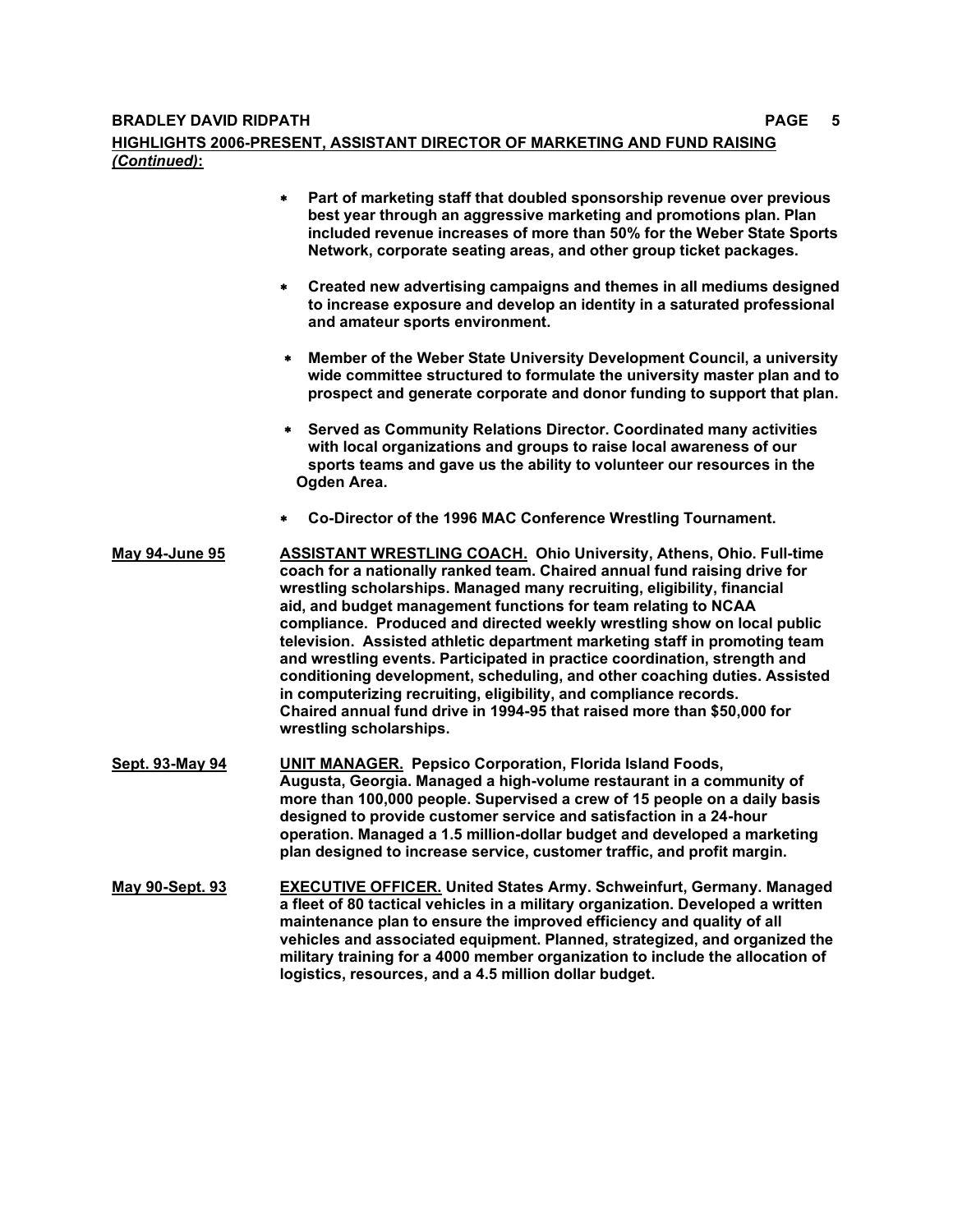#### **BRADLEY DAVID RIDPATH PAGE 6**

- **Aug. 89 - May 90 TELEVISION SPORTS REPORTER. Columbine Cablevision, Fort Collins, Colorado. Assistant sports reporter for a small market television news show. Composed and edited all written and video copy for sportscast. Produced several on-air stories and was back-up sports anchor.**
- **May 88 - May 90 UNIT COMMANDER. Colorado Army National Guard, Denver, Colorado. Directed a 65-person military organization, including all associated equipment. Restructured the maintenance and supply systems in a unit rated the worst in Colorado. Within two years, the detachment won the Best Overall Maintained Unit in the State Award. Designed and implemented written company policies and procedures that are still in use today. Managed a six million dollar budget. Led two large-scale summer military operations.**

**Mar. 88 - Mar. 90 SPORTSWRITER. Rocky Mountain Collegian, Colorado State University, Fort Collins, Colorado. Assisted in supervising a staff of six in producing a daily sports section for a large university newspaper with a circulation of 30,000. Coordinated and assigned all work to a staff of full-time students. Produced four stories and one editorial per week.**

## **PROFESSIONAL HIGHLIGHTS**

- \* **US Army Enlisted Member, Communications/Radio Operator, Germany, 1982-1986**
- \* **Certified International, Collegiate, and High School Wrestling Official, 1983-Present**
- \* **Member, TVU Unterderrbach, Germany, Club Wrestling Team, 1984-86**
- \* **Member, All-Army European Wrestling Team, VII Corps, 1985-1986**
- \* **Athletic Media Relations Volunteer, Augusta State College, Georgia, 1993-94**
- \* **Contributing Editor and Writer, Fort Collins Fitness Magazine, 1988-90**
- \* **Colorado National Guard/Army ROTC Officer Candidate, May 1986-May 1990**
- \* **Supervisor, Marshall University Student Fitness Center, 2002-04**
- \* **Forbes SportsMoney Columnist, 2015-2018**

#### **AWARDS AND HONORS**

- \* **Region Commanders Leadership Award, Army ROTC, Colorado State University, 1986**
- \* **Honor Graduate, Army ROTC Advanced Camp, Fort Lewis, WA, 1986**
- \* **ROTC Distinguished Military Student, Colorado State University, 1986-1990**
- \* **ROTC Distinguished Military Graduate, Colorado State University, 1990**
- \* **Dr. James A. Lavery Scholarship Award Winner, Ohio University, 1995**
- \* **Ohio University, University College Outstanding Faculty Advocate, 2011-12**
- \* **Fulbright Senior Lecturer/Researcher Award-Germany. 2014-15**
- \* **Named the First Ohio University Kahandas Nandola Professor of Sport Management, Term 2012-2015/2015-2019**
- \* **Named Ohio University's #1 Faculty Newsmaker and Keystroke Catalyst 2015-17 with over 1300 National and International Media Placements**
- \* **Ohio University, College of Business Outstanding Scholar Award, 2017**
- \* **Nominated for Ohio University Presidential Teaching Award, 2018-19**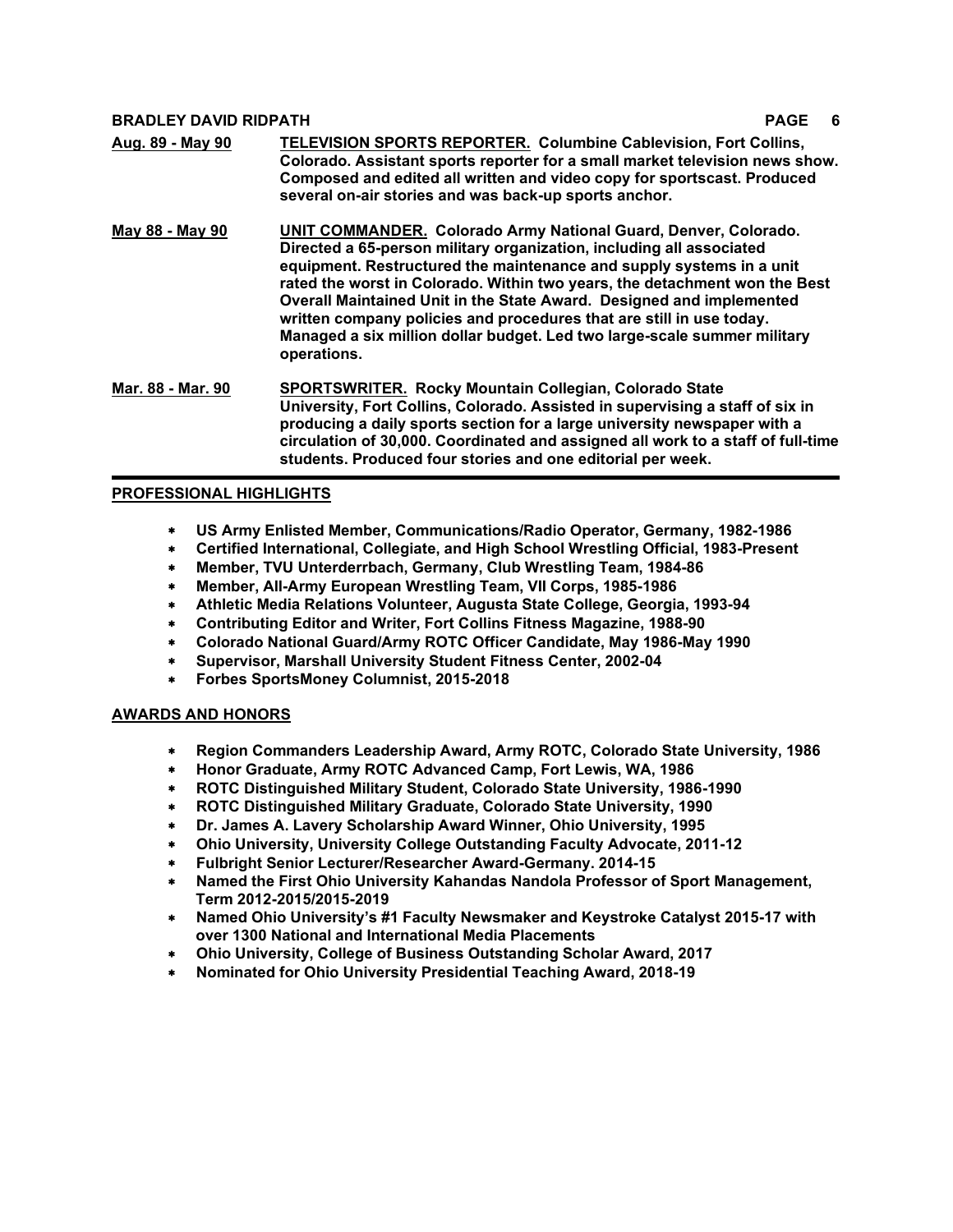# **BRADLEY DAVID RIDPATH PAGE 7 COMMITTEES AND PROFESSIONAL AFFILIATIONS**

- \* **Member, Executive Committee of The Drake Group, 2002-Present**
- \* **Executive Director, The Drake Group, April 2005-April 2008; President-2016-Present**
- \* **Member, Marshall University/Mississippi State University Graduate Faculty, 2003-2006**
- \* **Sports and Recreation Law Association (SRLA) Finance Committee, 2005-06**
- \* **Coalition on Intercollegiate Athletics Academic Requirements Subcommittee 2004-05**
- \* **Member, Sports and Recreation Law Association (SRLA), 2004-Present**
- **Member, Ohio University Graduate Faculty, 2006-Present**
- \* **Member, North American Society of Sociology and Sport (NASSS), 2004-Present**
- \* **Member, North American Society of Sport Management (NASSM), 2004-Present**
- \* **College Sports Research Institute Faculty Affiliate (CSRI), 2007-2016**
- \* **Faculty Fellow, Center for College Affordability and Productivity (CCAP), 2010-2017**
- \* **Associate Director of the Ralph & Lucy Schey Sales Centre, 2006-2013**
- \* **Sales Competition Team Head Coach, Ralph & Lucy Schey Sales Centre, 2011-2014**
- \* **Faculty Affiliate, The Ohio State University Sport and Society Initiative, 2015-Present**
- **Member at Large, Ohio University AAUP, 2016-Present**
- \* **Member, Steering Committee. Reimagining School Sports in America. Project Play & Aspen Institute**

#### *Intercollegiate Athletics*

- \* **National Wrestling Coaches Association Member, 1994-2002**
- \* **Member, National Association of Collegiate Directors of Athletics, 1995-2005**
- \* **Faculty Advisor, Marshall University Women's Rugby Club, 2002-03**
- \* **Faculty Advisor, Ohio University Boxing Club & Lacrosse Club, 2008-2014**
- \* **Sub-Committee Chair, Equipment/Athletic Training for NCAA Certification, Ohio University, 2007**

#### *Higher Education Administration*

- \* **Member, Weber State University Development Council, 1995-97**
- \* **Chair, Mrs. J.E. Thackrey Memorial Scholarship Fund, Ohio University, 1996-2006**
- \* **Tau Kappa Epsilon Fraternity, Faculty Advisor and Honorary Member, 1999-2004**
- \* **Member, Omicron Delta Kappa, National Honors Fraternity, 2001-Present**
- \* **Mississippi State University Faculty Advisor, Omicron Delta Kappa, National Leadership and Honors Fraternity, 2005-2006; Ohio University, 2006-Present**
- \* **Member, Association of Student Judicial Affairs, 2001-04**
- **Member, Council on Law in Higher Education, 2002-04**
- \* **Ram Ambassador, Greater Ram Club, Colorado State University, 2003-Present**
- \* **Mississippi State University, College of Education Diversity Committee, 2005-06**
- \* **Celebrity Guest Judge-Sponsorship Proposal. 2009 TEAMS Conference.**
- \* **Faculty Advisor, Phi Kappa Theta Fraternity, Ohio Psi Chapter. 2012-2014**
- \* **Member American Association of University Professors (AAUP). 2016-Present**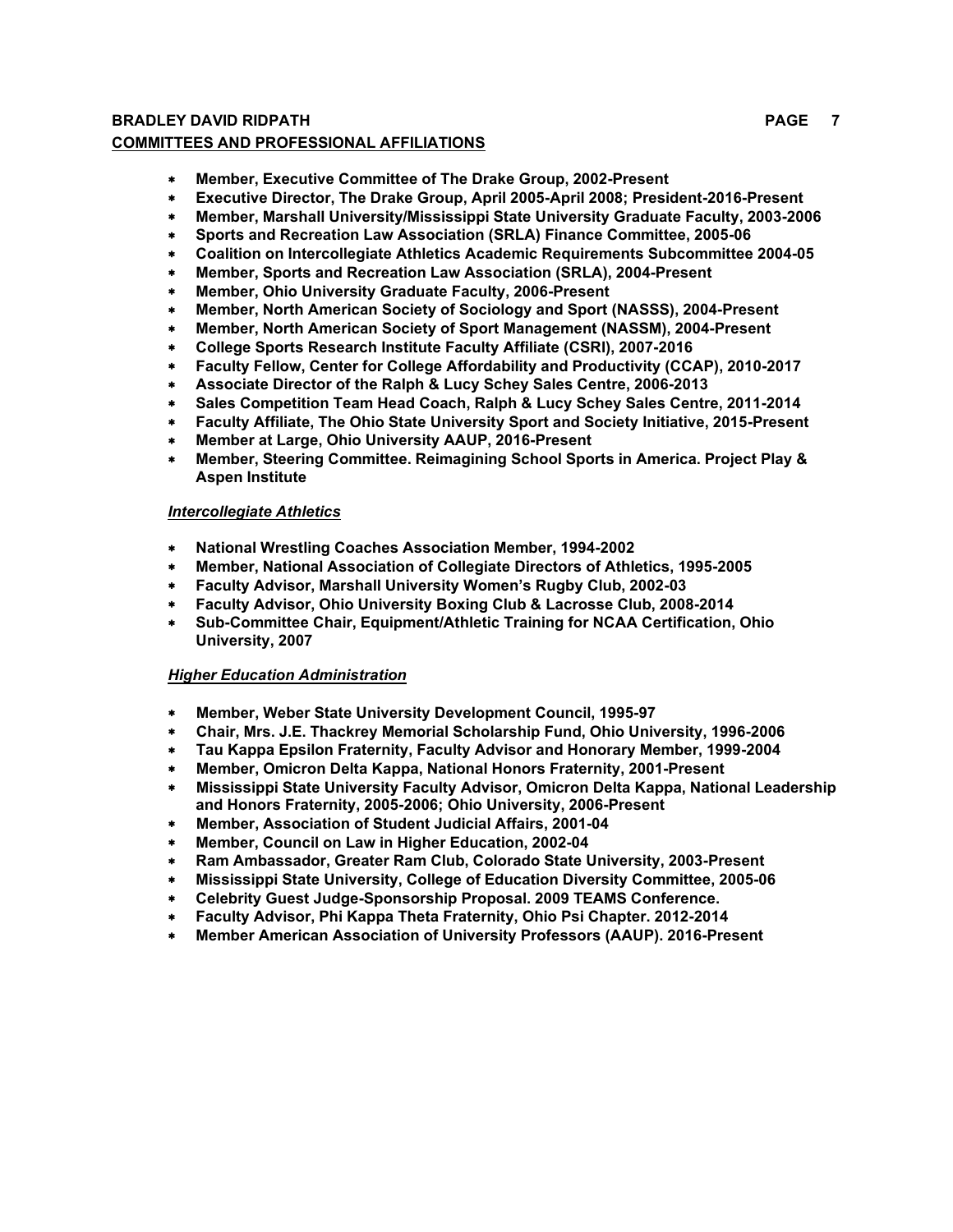## **BRADLEY DAVID RIDPATH PAGE 8 EDITORIAL AND PEER REVIEWER AFFILIATIONS**

- \* **Co-Editor and Editorial Review Board, Journal of Issues in Intercollegiate Athletics, 2007-2014**
- \* **Co-Editor, Journal of NCAA Compliance, 2019-Present**
- \* **Folio Reviewer. Sports Management Program Review Council. Term Expired 2008**
- \* **Guest Reviewer, Entertainment and Sports Law Journal, Spring 2008 Issue**
- \* **Guest Reviewer, Sociology and Sport Journal, Spring 2009 Issue**
- \* **Guest Reviewer, Journal of Amateur Sport, Fall 2017 Issue**
- \* **Guest Reviewer, Journal of Sport Management, Fall 2019 issue**
- \* **Guest Reviewer, International Journal of Financial Studies, Summer 2019**
- \* **Editorial Review Board member, International Journal of Sport Management, 2011-2014.**
- \* **Reviewer, NASSM Student Research Paper Award Competition, 2014**
- \* **Abstract Reviewer, College Sports Research Institute Conference 2011-2014**
- \* **Guest Reviewer, Journal of Legal Aspects of Sport, 2016-17**
- \* **Editorial Review Board member, Journal of Higher Education Athletics, 2015-Present**
- \* **Reviewer, Governance and Policy in Sport Organizations, 2nd Ed. By Hums & McLean**
- \* **Reviewer, In the Footsteps of Champions, University of Tennessee Press**
- \* **Reviewer, Line of Scrimmage, University of Mississippi Press**
- \* **Reviewer, Sports Leadership and Ethics, Holcomb Hathaway Publishers**

#### *Ohio University Committees*

- \* **School of Recreation and Sport Sciences, Governance and Operations Committee, 2006- 07; 2008-09**
- \* **School of Recreation and Sport Sciences, Curriculum Committee, 2007-08**
- \* **College of Health of Human Services, Faculty Advisory Committee, 2008-2009**
- \* **College of Health of Human Services, PEP Review Subcommittee, 2007-2008**
- \* **School of Recreation and Sport Sciences Curriculum Committee, 2008-2010**
- \* **UC-115/1000 Freshman Orientation Advisory Committee, 2010-2016**
- \* **Advisory Board Member, The Ralph and Lucy Schey Sales Centre, 2010-2014**
- \* **Chair, Undergraduate Committee, Department of Sports Administration, College of Business, 2010-13**
- \* **Member, Undergraduate Committee, Department of Sports Administration, College of Business, 2014-2017.**
- \* **College of Business Undergraduate CIT, 2010-2013**
- \* **College of Business International CIT, 2013-14**
- \* **Chair, Promotion and Tenure Committee, Dr. Michael Pfahl, 2013**
- \* **Co-Chair, First Year Experience Committee, 2012-14**
- \* **Robert Glidden Visiting Professor Committee member, 2014**
- \* **Member, The Post Newspaper Editorial Board, 2016-2019**
- \* **Member, Baker Award Review Committee, 2017-Present**
- \* **Member, University Academic Advising Council, 2017-Present**
- \* **College of Business, Faculty Senator, 2017-Present**
- **Member, University P&T Committee, 2017-Present**
- \* **Chair, Department of Sports Administration Group II Faculty Promotion Committee**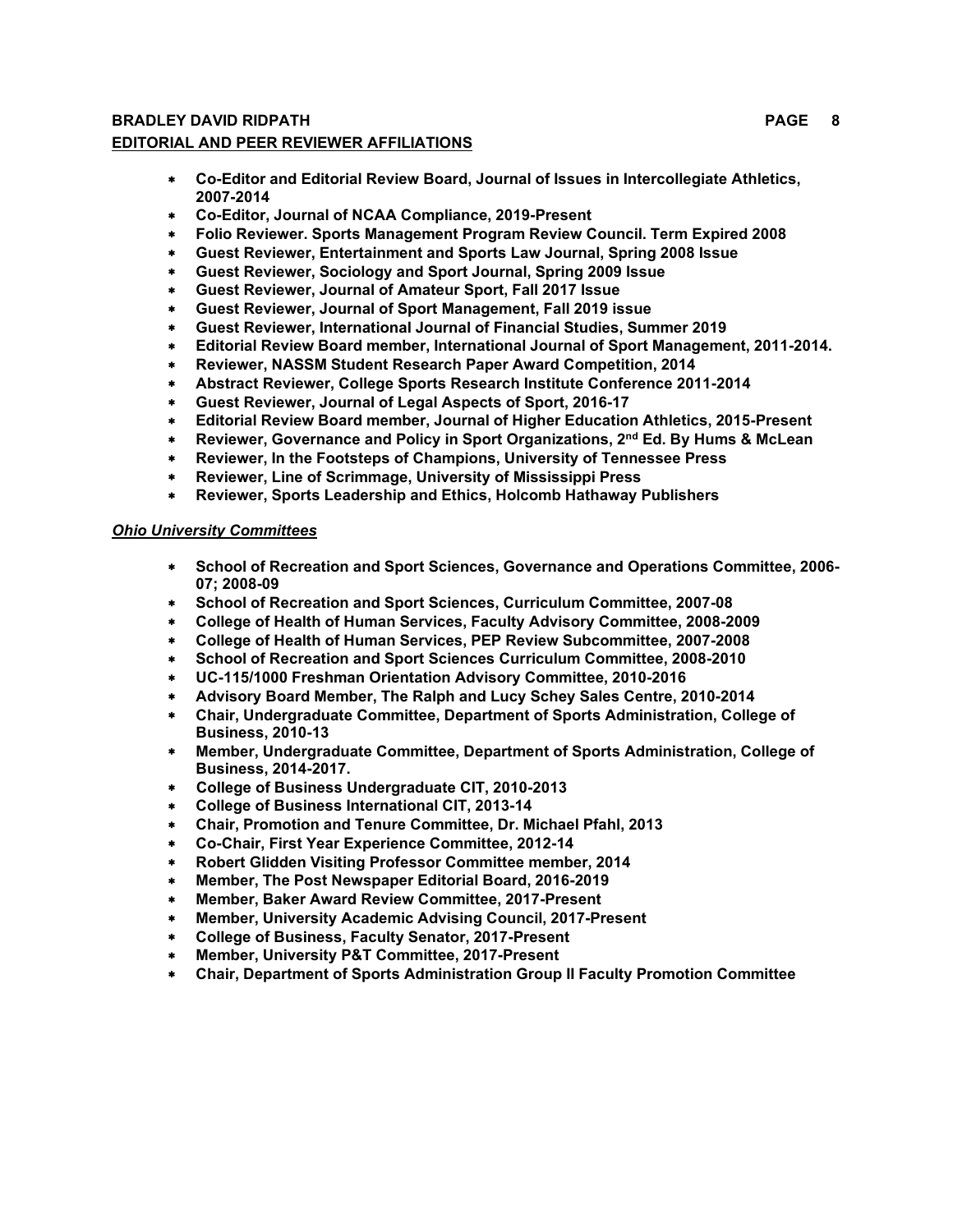## **BRADLEY DAVID RIDPATH PAGE 9 PRESENTATIONS** *(Peer Reviewed Abstracts and Invited)*

- \* *Ridpath, B. "Should College Athletes be Allowed to be Paid? A Study of Factors That Influence Public Opinion on Paying College Athletes***." College Sports Research Institute Annual Conference, University of South Carolina, Columbia, SC, April 1-3, 2020.**
- \* *Ridpath, B. "HR 5528-Can a Congressional Study Change Intercollegiate Athletics in America as the 1975 Amateur Sports Act Changed the Olympics."* **College Sports Research Institute Annual Conference, University of South Carolina, Columbia, SC, April 1-3, 2020.**
- \* *Ridpath, B. "Proposed Athlete Compensation Models: Perspectives from The Drake Group."* **Coalition on Intercollegiate Athletics (COIA) Annual Meeting, Baton Rouge, LA. February 15, 2020.**
- \* *Ridpath, B***., Harris, S., Smolianov, P., Ishac, W., & Akindes, G. (2019).** *Case Studies of Worldwide Sport Development Systems and Access to Education.* **World Innovation Summit on Education (WISE). Qatar Foundation for Education, Science and Community Development, Doha, Qatar. November 17-21, 2019.**
- \* *Ridpath, B. "Complying: Examining the rules and regulations that govern student athletics."* **Ohio State University SSI Panel, Columbus, OH. October 3, 2019.**
- \* *Ridpath, B***., Smolianov, P., Harris, S., Akindes, G., Ishac, W., Voznyak, O., Komova, E., Dion, S., Schoen, C., Norberg, J. "***Worldwide sport development systems and elite athlete's access to education."* **Russian State University of Physical Education, Sport, Youth and Tourism. XIII Annual International Conference for Students and Young Researchers "Modern University Sport Science." Moscow, Russia, May 2019.**
- \* **Smolianov, P.,** *Ridpath, B.,* **Komova, E., Dion, S., Schoen, C., Norberg, J. "***Integrated*  development of mass and elite sport: a model used for evaluation and advancement of *sport systems across the world."* **Russian State University of Physical Education, Sport, Youth and Tourism. XIII Annual International Conference for Students and Young Researchers "Modern University Sport Science." Moscow, Russia, May 2019.**
- \* *Ridpath, B.,* **Rudd, A. & Stokowski, S***." Education v. athletics: What would NCAA Division I athletes choose?"* **College Sports Research Institute Annual Conference, University of South Carolina, Columbia, SC, April 3-5, 2019**
- \* *Ridpath, B. "Fast Break Ideas: A New Game Plan: How Adopting Alternative Sport Development Models in the United States can prevent an Educational Crisis."* **2018 Project Play Summit, Washington, DC, October 16, 2018.** *(Invited)*
- \* *Ridpath, B. "Academic oversight of academic support functions for college athletes: A case study of a mid-major NCAA Division I institution."* **College Sports Research Institute Annual Conference, University of South Carolina, Columbia, SC, April 12-14, 2018.**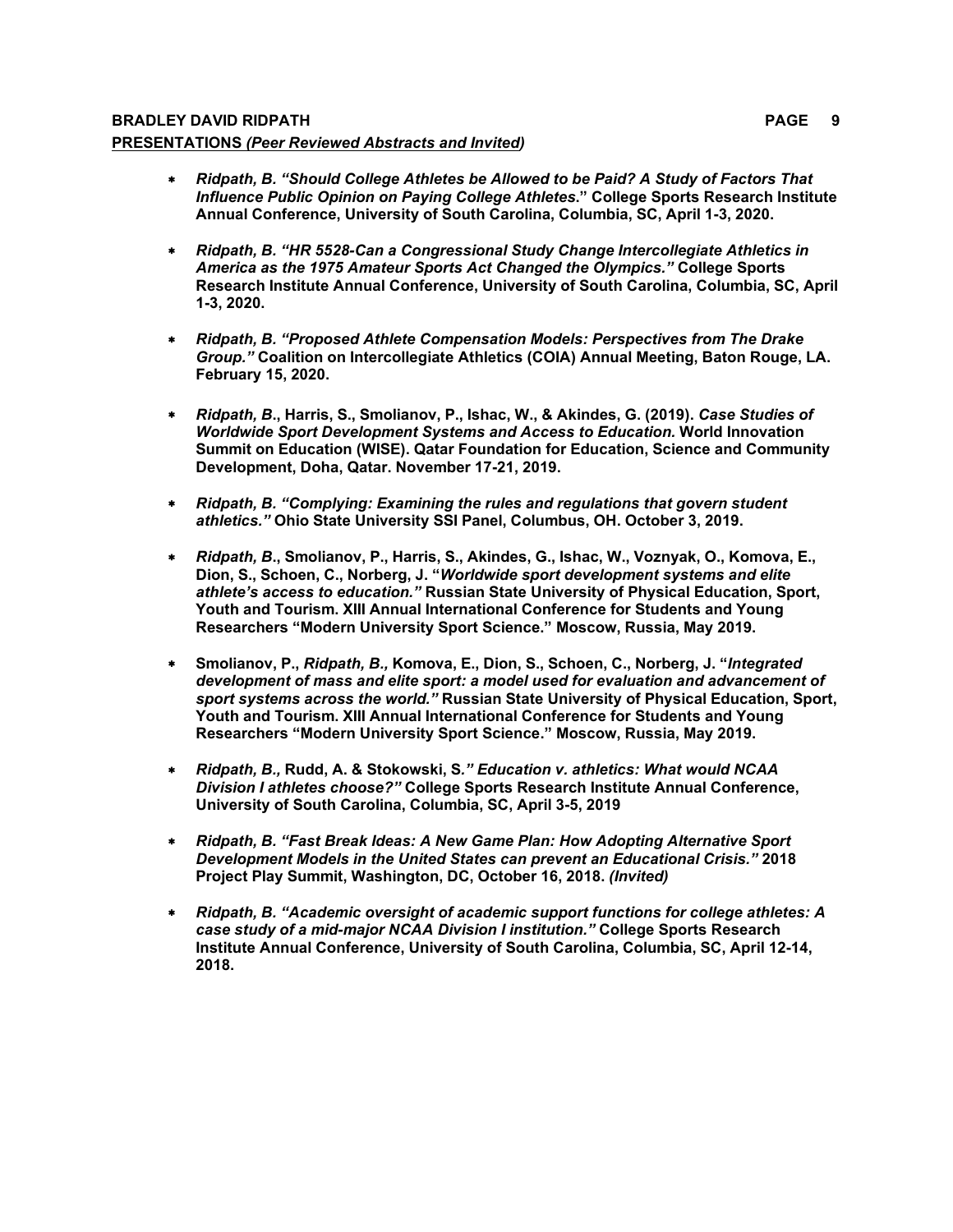# **BRADLEY DAVID RIDPATH PAGE 10 PRESENTATIONS (Peer Reviewed and Invited-***Continued***)**

- \* **Tunessen, D. &** *Ridpath, B. "Sports embedded in the U.S educational system – Is the system a benefit or burden to European athletes? An expanded study."* **College Sports Research Institute Annual Conference, University of South Carolina, Columbia, SC, April 12-14, 2018.**
- \* *Ridpath, B,* **Johnson, R, Weight, E. and Gurney, G. "***Panel Presentation on College Sports Reform".* **College Sports Research Institute Annual Conference, University of South Carolina, Columbia, SC, April 12-14, 2018.**
- \* **Abromeit, T. &** *Ridpath, B. "Analysis of Critical Success Factors for a Global Expansion of the National Football League in Europe."* **Play the Game 2017 Conference. Eindhoven, the Netherlands, November 28, 2017.**
- \* *Ridpath, B. "Shaping Policy and Practice in Intercollegiate Athletics: A Study of Student Fee Resource Allocation for Athletics and its Effect on Access and Affordability of Higher Education."* **67th Ohio Conference AAUP Annual Meeting, Renaissance Columbus Downtown Hotel, November 4, 2017.** *(Invited)*
- \* *Ridpath, B. "A New Game Plan: How Adopting Alternative Sport Development Models in the United States can Prevent and Educational Crisis."* **Ohio University College of Business Research Colloquia, Athens, OH. November 3, 2017.**
- \* **Tunessen, D. &** *Ridpath, B. "Sports Embedded in the United States Educational System – Is the System a Benefit or Burden to European Athletes?"* **College Sports Research Institute Annual Conference, University of South Carolina, Columbia, SC, April 12-14, 2017.**
- \* *Ridpath, B.,* **Husted, J., Hite, C., Snodgrass, J. & Grant, S. "***Pay to Play: Who's In, Who's Out and How Much Panel Discussion."* **Ohio State Sport and Society Initiative, Ohio State University, Columbus, OH, February 26, 2016.** *(Invited)*
- \* *Ridpath, B. "Alternative Models of Sports Development in America Outside of the Educational System: Can it Work to Prevent an Educational Crisis?"* **Play the Game 2015 Conference. Aarhus, Denmark, October 28, 2015.**
- \* *Ridpath, B.* **"***A New Game Plan: How Adopting an Integrated European Club System in the USA can prevent an Educational Crisis."* **11th Fulbright Lecture Series: Aspects of U.S. Culture, Society and Politics. University of Rostock. Rostock, Germany, May 8, 2015.** *(Invited)*
- \* *Ridpath, B. "A New Game Plan: How Adopting an Integrated European Club System in the USA can prevent an Educational Crisis."* **Macromedia University, Munich, Germany. May 6, 2015.** *(Invited)*
- \* *Ridpath, B. "NCAA Academic Fraud Cases and Historical Consistency: A Comparative Content Analysis 2.0."* **College Sports Research Institute Annual Conference, University of South Carolina, Columbia, SC, April 21-24, 2015. Presented with Dr. Gerald Gurney and Dr. Eric Snyder, University of Oklahoma.**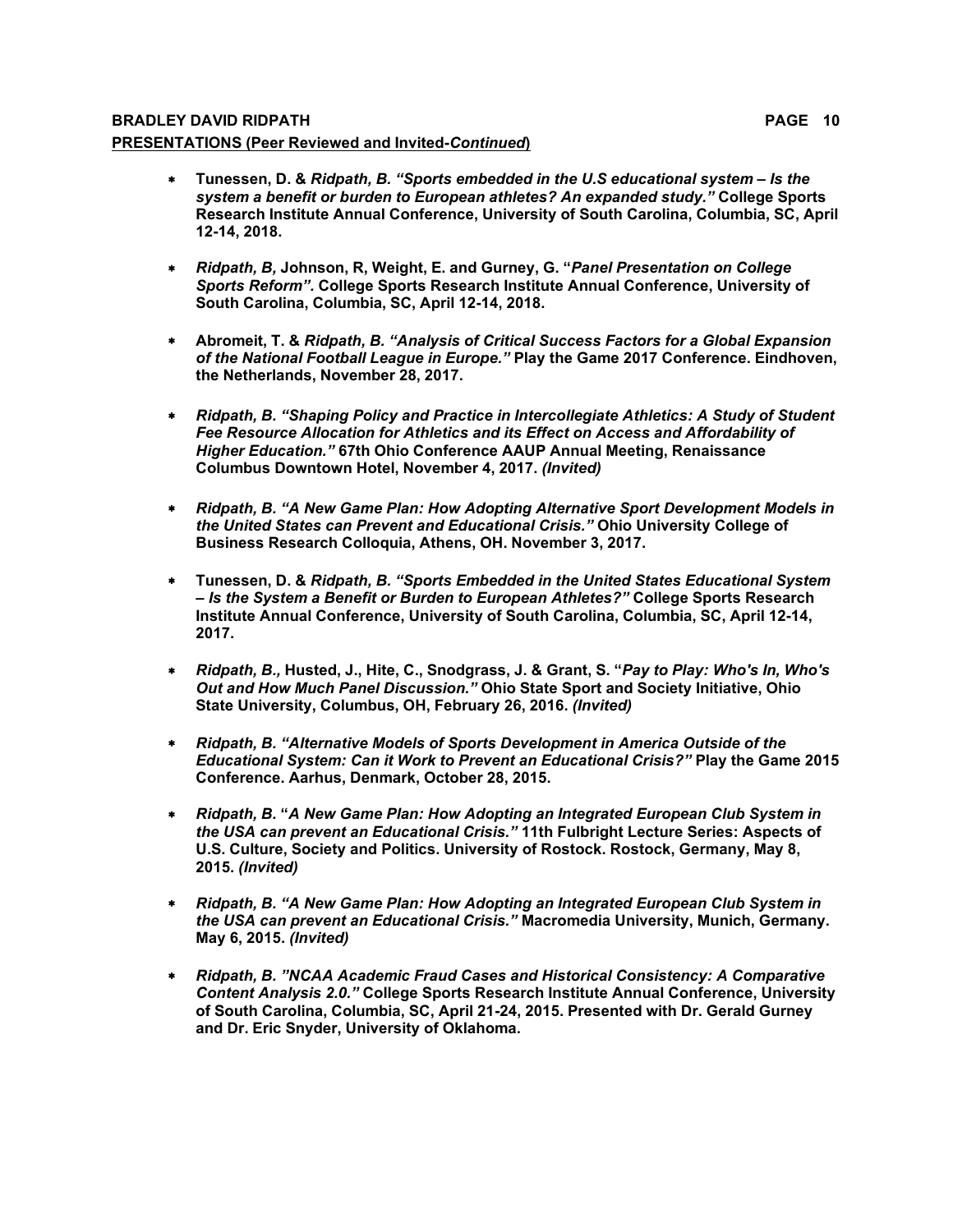- \* **Tudor, M. &** *Ridpath, B. "Does Gender Significantly Predict Academic/Athletic Motivation among College Athletes"?* **College Sports Research Institute Annual Conference, University of South Carolina, Columbia, SC, April 21-24, 2015.**
- \* *Ridpath, B. "Big-Time College Sports: The Dollars and Sense of it."* **Dick Joyce Sports Symposium. St. Bonaventure University. April 14, 2015.** *(Invited)*
- \* *Ridpath, B. "International Co-Branding as Strategic Advantage of Sport Business Programs: A Case Study of Ohio University and University of Bayreuth*.**" Association of Sports Business Annual Conference (ASB). Athens, OH. March 22-23, 2015. Presented with Dr. Tim Stroebel and Dr. Herbert Woratschek, University of Bayreuth & Dr. Norm O'Reilly and Dr. Michael Pfahl, Ohio University.**
- \* *Ridpath, B. "A New Game Plan: How Adopting an Integrated European Club System in the USA can prevent an Educational Crisis."* **Fulbright European Scholarly Conference. Berlin, Germany, March 15-19, 2015.** *(Invited)*
- \* *Ridpath, B. "What Constitutes Academic Fraud in American Intercollegiate Athletics? The Legal and Governance Complications via Shifting Standards."* **World Association of Sport Management Inaugural Conference, Universtad Europea, Madrid, Spain, October 1-3, 2014. Presented with Dr. Gerald Gurney and Dr. Eric Snyder, University of Oklahoma.**
- \* *Ridpath, B. "A New Game Plan: How Adopting an Integrated European Club System in the US can save American Intercollegiate Athletics."* **European Association of Sport Management Annual Conference, University of Warwick, Coventry, England, September 10-12, 2014.**
- \* *Ridpath, B. "Cold Case Files: Is it Time to Revisit the NCAA Statute of Limitations Bylaw."* **European Association of Sport Management Annual Conference, University of Warwick, Coventry, England, September 10-12, 2014.**
- \* *Ridpath, B. "Student Experiences and Expanding Ohio University's Global Footprint."* **10th Annual Sports in Africa Conference, Ohio University, April 10-12, 2014.**
- \* *Ridpath, B. "Can Federal Legislation be a Useful Tool in Intercollegiate Athletic Reform,"* **7th Annual College Sports Research Institute Conference, Columbia, SC. April 16-18, 2014. Co-presenter Dr. Allen Sack.**
- \* *Ridpath, B. "The Price of College Sports,"* **Panel Presentation at the 7th Annual College Sports Research Institute Conference, Columbia, SC. Panel members included, Mr. Gene Smith**, **Retired NCAA D-1 Football Coach, Ms. Mary Willingham, University of North Carolina at Chapel Hill, Mr. Gene Robinson – President, GENEtics Sport Management and Mr. Kene Anusionwu, Florida A&M University, April 16-18, 2014.**
- \* *Ridpath, B. "Shaping Policy and Practice for Intercollegiate Athletics and its Effect on Access and Affordability of Higher Education."* **6th Annual College Sports Research Institute Conference. Chapel Hill, NC. April 17-19, 2013.**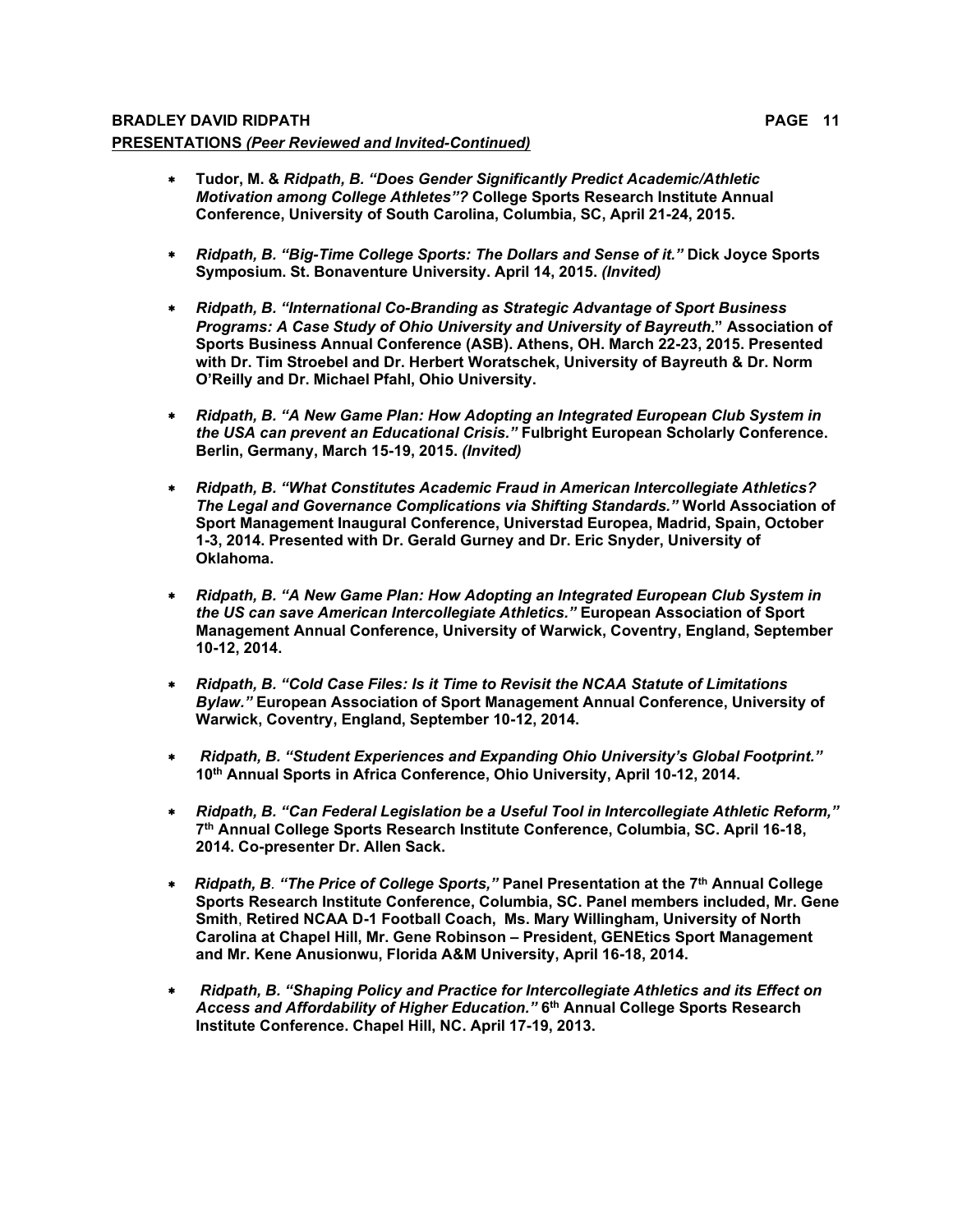- \**Ridpath, B. "The Expert Witness: Your First Case."* **Sport and Recreation Law Association Annual Conference, Denver, CO. March, 13-16 2013.**
- \* *Ridpath, B. "New NCAA Enforcement and Infractions Proposals-Where are we now after the Sanity Code and 1991 Lee Commission Report?"* **5th Annual College Sports Research Institute Conference. Chapel Hill, NC. April 16-18, 2012.**
- \* *Ridpath, B. "Tainted Glory: How an Institution sells it soul for Athletic Success and its Unintended Consequences."* **5th Annual College Sports Research Institute Conference. Chapel Hill, NC. April 16-18, 2012.**
- \* *Ridpath, B. "A New Football Stadium for Colorado State University: Boondoggle or Benefit?"* **Invited Presentation for Save Our Stadium Hughes. Fort Collins, CO. April 4, 2012.** *(Invited)*
- \* *Ridpath, B. "An Examination of the Impact of Student Athletic Fee Subsidies of the Potential Affordability of Higher Education."* **4th Annual College Sports Research Institute Conference. Chapel Hill, NC. April 19-22, 2011.**
- \* *Ridpath, B. "I Can't Control my Dad! Perspectives on the Cam Newton Case and will it Dramatically Change the Landscape of Big-Time College Football Recruiting* **College Sports Research Institute Panel Presentation Moderator. Panel members: Dr. Gerald Gurney, Dr. Kadence Otto, and Allen Sack. Chapel Hill, NC. April 19-22, 2010.**
- \* *Ridpath, B. "Perspectives on Being a Whistleblower in Intercollegiate Athletics. Is it worth it and is it effecting Positive Change."* **College Sports Research Institute Panel Presentation Moderator. Panel members: Dr. Gerald Gurney, Dr. Kadence Otto, Sally Dear, and Dr. Margaret Soltan. Chapel Hill, NC. April 21-23, 2010.**
- \* *Ridpath, B. "What is the best way to get at the Core of the Apple regarding College Sports Reform?"* **College Sports Research Institute Panel Presentation. Panel members: Dr. Richard Vedder and Matthew Denhart. Chapel Hill, NC. April 21-23, 2010.**
- \* **Ridpath, B., Lawrence, H., Yiamouyiannis, A. & Galles, K.** *"Assessing Title IX Implications in the Age of Recession and Shrinking Budgets."* **3rd Annual NCAA Scholarly Colloquium on Intercollegiate Athletics-College Sports in the Recessionary Times. Atlanta, GA. January 12-13, 2010**
- \* **Ridpath, B., Moran, P. & Kahler, J.** *"The Insurance Industry's Perspective on Sponsorships in Today's Competitive Sports Marketplace."* **VII Annual Sports Marketing Association Conference, Cleveland, OH. October 28-30, 2009.**
- \* *Ridpath, B. "Sports Sponsorship Case Competition."* **The North American Society for Sport Management Teaching and Learning Fair. Columbia, SC. May 27-30, 2009.**
- \* **Ensign, K, White, K., Yiamouyiannis, A. &** *Ridpath, B. "Heterosexual Athletic Trainers Hold Positive Attitudes toward Lesbian, Gay, and Bisexual NCAA Student Athletes."* **Ohio University College of Health and Human Services Poster Exposition, Athens, OH. May, 2009.**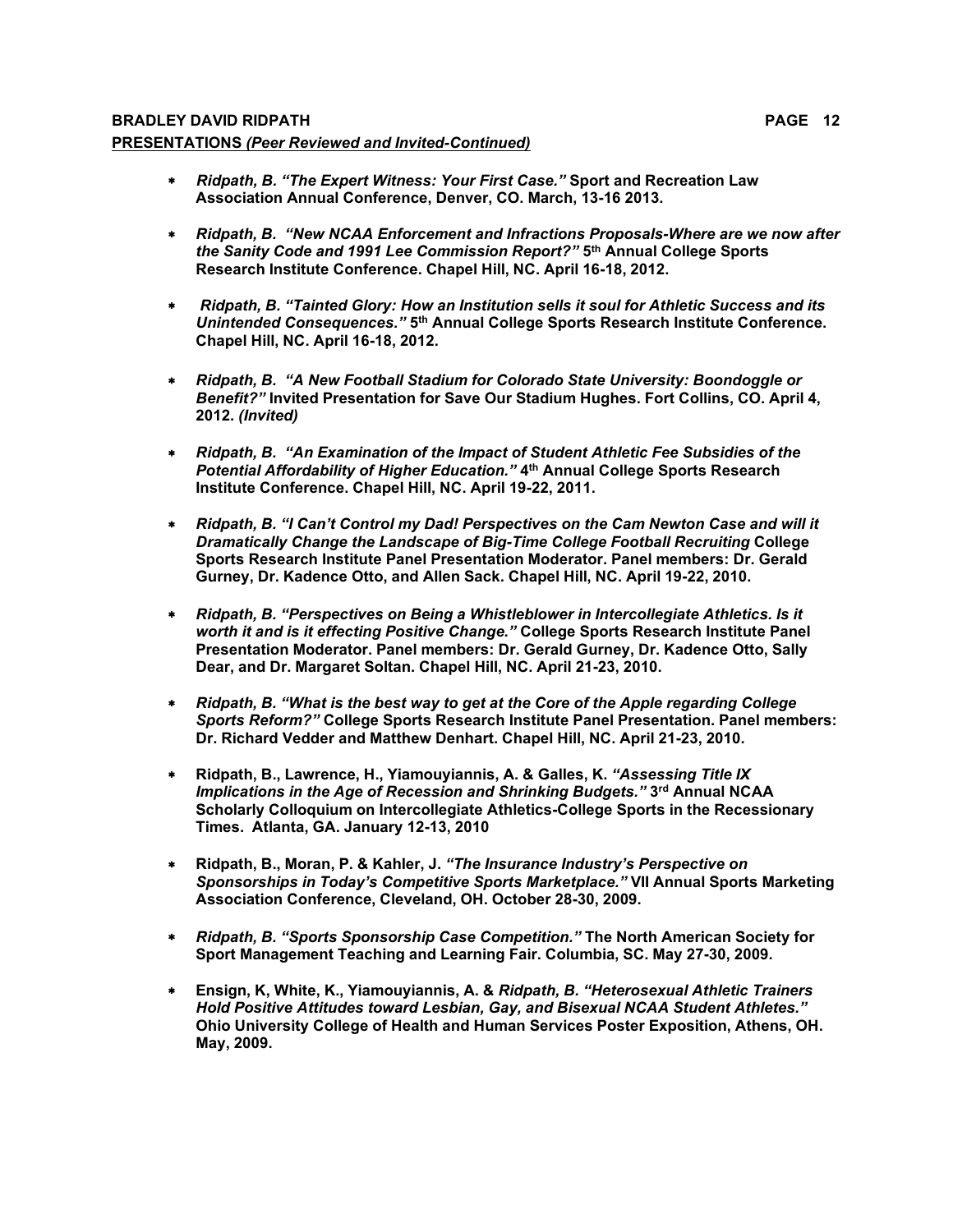# **BRADLEY DAVID RIDPATH PAGE 13 PRESENTATIONS** *(Peer Reviewed and Invited-Continued)*

- \* *Ridpath, B. "Specialized Academic Support Services for College Athletes, Is it Still a Good Idea, or Necessary Evil."* **College Sports Research Institute 2009 Scholarly Conference. Chapel Hill, NC. April 15-18, 2009.**
- \* *Ridpath, B. "Is the Ship Sinking? "Is There Anything we can do or Should do to Right the Ship of Intercollegiate Athletics?"* **Panel Presentation-Moderator. College Sports Research Institute 2009 Scholarly Conference. Chapel Hill, NC. April 15-18, 2009.**
- \* **Yiamouyiannis, A. &** *Ridpath, B. "An Analysis of NCAA Division I Governance from a Feminist Perspective."* **College Sports Research Institute 2009 Scholarly Conference. Chapel Hill, NC. April 15-18, 2009.**
- \* **Fattlar, D. &** *Ridpath, B. "An Examination of Expenditures in the NCAA and the Effect on Athletic Success and Revenue."* **North American Society of Sociology and Sport Annual Conference. Denver, CO. November 5-8, 2008.**
- \* **Moran, P. &** *Ridpath, B. "Corporate Sponsorship Survey Review and Training."* **National Federation of High Schools Marketing Summit and Summer Meeting, Washington, D.C. July 3, 2008.** *(Invited).*
- \* *Ridpath, B.,* **Lawrence, H., Yiamouyiannis, A. & Galles, K.** *"Why the Wrestling Coaches are Wrong: Judicial, Legislative, and Other Approaches to the Economic Reality of Title IX Enforcement and Preserving the Sport of Wrestling."* **Ohio University College of Health and Human Services Poster Exposition, Athens, OH. May 22, 2008.**
- \* *Ridpath, B. "In the Trenches: Historical Issues in College Sports Reform."* **College Sports Research Institute Panel Presentation Moderator. Panel members: Dr. Jim Gundlach, Ms. Julie Cromer, and Dr. John Kilbourne. Memphis, TN. April 16-19, 2008.**
- \* *Ridpath, B.,* **Lawrence, H., Yiamouyiannis, A. & Galles, K. "***Why the Wrestling Coaches are Wrong: Judicial, Legislative, and Other Approaches to the Economic Reality of Title IX Enforcement and Preserving the Sport of Wrestling."* **Sport and Recreation Law Association Conference. March 2008.**
- \* **Kahler, J., Moran, P. &** *Ridpath, B. "Brought to you By: The 2008 Corporate and Industry Survey."* **National Sports Forum Annual Conference and Trade Show. Memphis, TN. January 26-29, 2008.** *(Invited).*
- \* *Ridpath, B. "The Use of Specialized Academic Support Services and the Effect on Academic Persistence and Graduation of NCAA Division I Athletes."* **North American Society of Sociology and Sport Annual Conference. Pittsburgh, PA. Oct. 31-Nov. 3, 2007.**
- \* *Ridpath, B. "The Current State of College Reform Movements."* **North American Society of Sociology and Sport Annual Conference. Pittsburgh, PA. Oct. 31-Nov. 3, 2007.**
- \* *Ridpath, B***. "Academic Integrity and College Athletics in the 21st Century: On the Road to Disclosure?" Panel Presentation. Served as Moderator of a six-person panel. Annual Conference of The Drake Group. Cleveland, OH. March 28-29, 2007.**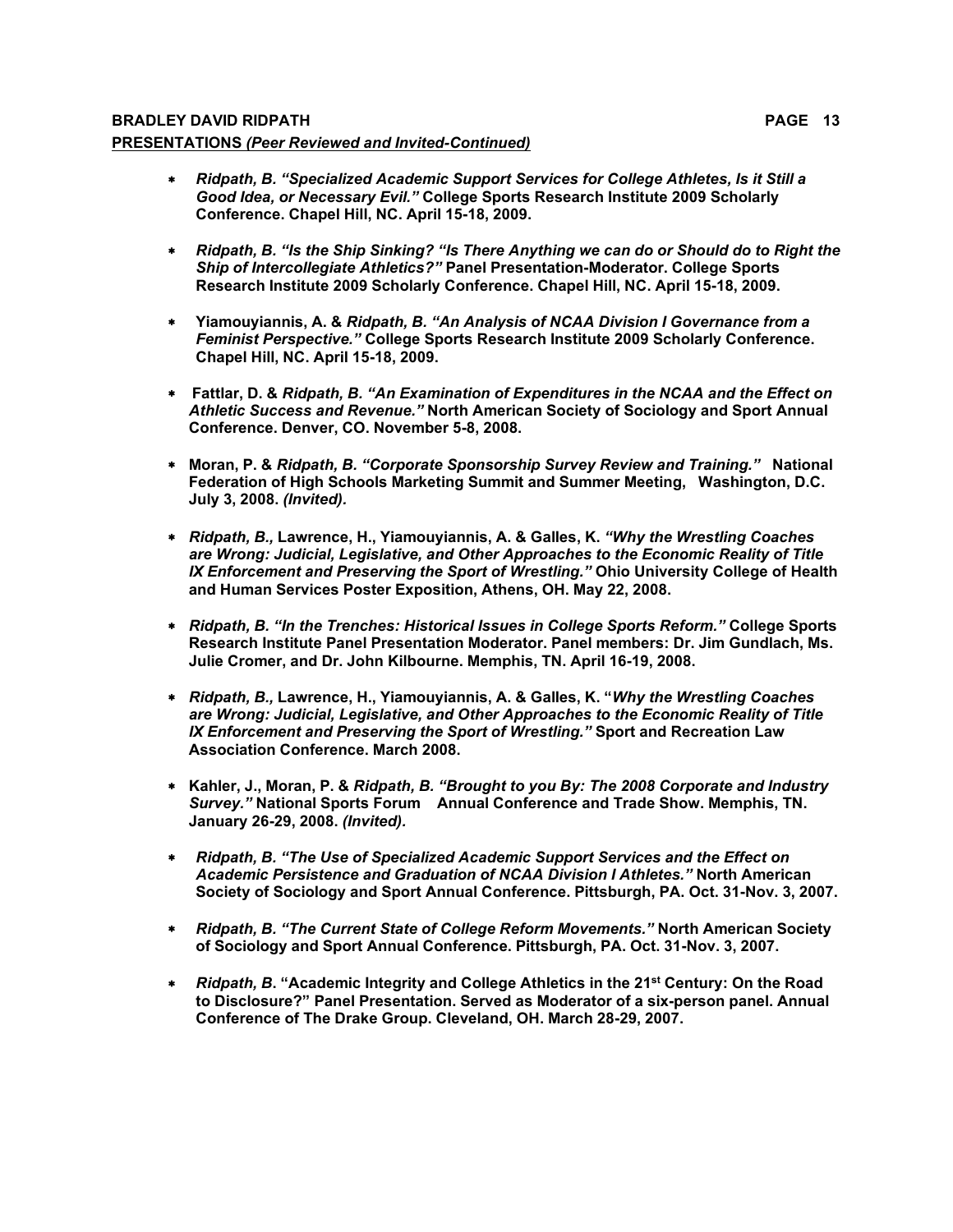# **BRADLEY DAVID RIDPATH PAGE 14 PRESENTATIONS** *(Peer Reviewed and Invited-Continued)*

- \* *Ridpath, B. "Confessions of a Former College Wrestling Coach."* **Girls and Women Rock Conference Celebrating the 35th Anniversary of Title IX. Cleveland, OH. March 2007.**
- \* *Ridpath, B. "Title IX and Wrestling: Can we all just get Along?"* **Panel Presentation. Girls and Women Rock Conference Celebrating the 35th Anniversary of Title IX. Cleveland, OH. March, 2007.**
- \* *Ridpath, B. "The APR and College Baseball."* **North American Society of Sociology and Sport Annual Conference. Vancouver, Canada, November 1-4, 2006.**
- \* *Ridpath, B. "Reform Movements in College Sport-The Drake Group and Others."* **Co-Presenter with Dr. Allen Sack, The University of New Haven and Dr. Richard Southall, the University of Memphis. North American Society of Sociology and Sport Annual Conference. Vancouver, Canada, November 1-4, 2006.**
- \* *Ridpath, B. "Sport Management in the Curriculum."* **West Virginia American Association of Health, Physical Education, and Recreation. October 27, 2006. Huntington, WV.**
- \* *Ridpath, B. "Preparing Future Sport Managers."* **West Virginia American Association of Health, Physical Education, and Recreation. Co-Presenter with Dr. Jennifer Mak and Dr. Aaron Clopton, Marshall University. October 27, 2006. Huntington, WV.**
- \* *Ridpath, B "Sport Management Panel Discussion."* **West Virginia American Association of Health, Physical Education, and Recreation. Co-Presenter with Dr. Jennifer Mak and Dr. Aaron Clopton, Marshall University; Dr. Floyd Jones, West Virginia University. October 27, 2006. Huntington, WV.**
- \* *Ridpath, B. "A Challenge to Faculty for Leadership Development."* **The National Association for Kinesiology and Physical Education in Higher Education. Co-presenter with Dr. Greg Letter, Adelphi University; Dr. Dan Drane, University of Southern Mississippi; and Dr. Jaime Orejan, Elon University. January 4, 2006.**
- \* *Ridpath, B. Before the Knight Commission on Intercollegiate Athletics***. Panel Presentation on Intercollegiate Academic Reform and Academic Standards. November 8, 2005. Washington, D.C.** *(Invited)*
- \* *Ridpath, B.* **"***Gender as an Indicator of Persistence and Graduation for NCAA Division I Athlete's."* **North American Society of Sociology and Sport Annual Conference. Winston-Salem, NC, October 26-29, 2005. Also session organizer. Session entitled, "Social Perceptions of Intercollegiate Athletes."**
- \* *Ridpath, B. "College Sport Reform,* **A Panel Presentation with Amy Perko, Knight Foundation; and Michael Malec, Ellen Staurowsky. North American Society of Sociology and Sport Annual Conference. Winston-Salem, NC, October 26-29, 2005.**
- \* *Ridpath, B.* **Mississippi College School of Law, Entertainment and Sports Law Division Open Panel Forum.** *"Is the NCAA Broken? Problems and Solutions."* **July 19, 2005. Mississippi Sports Hall of Fame Museum, Jackson, MS. (***Invited)*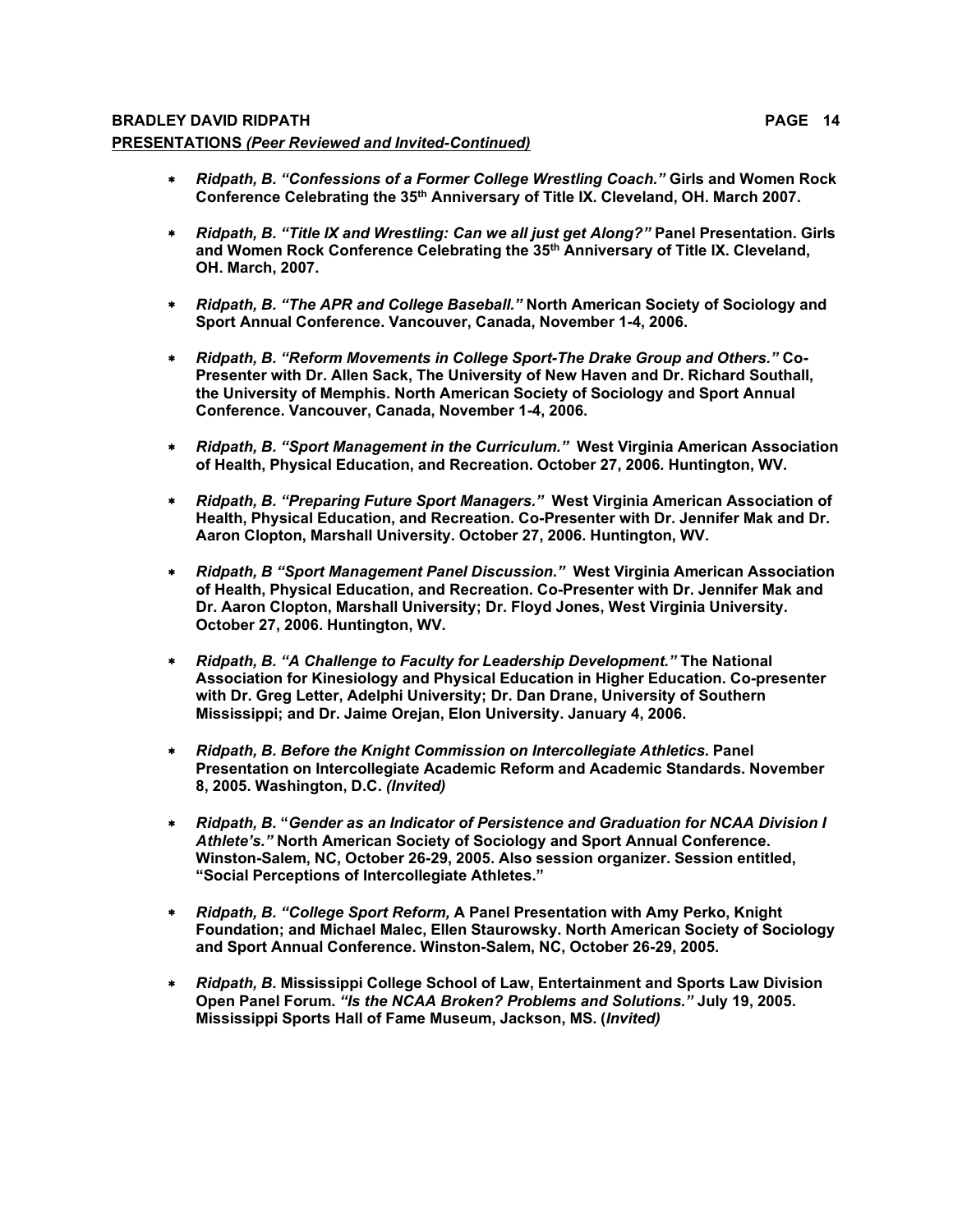# **BRADLEY DAVID RIDPATH PAGE 15 PRESENTATIONS** *(Peer Reviewed and Invited-Continued)*

- \* *Ridpath, B. Before the Constitution Subcommittee of the House Committee on the Judiciary.* **Oral and written statements regarding hearings on the effectiveness and appropriateness of the NCAA Infractions and Enforcement Process. September 17, 2004. Washington D.C.** *(Invited)*
- \* *Ridpath, B. "College Athlete's Perception of Coach's Emphasis on Academic Progress and Graduation."* **Annual Conference of The Drake Group-College Sports and the Academy, St. Louis, MO, March 30-31, 2005.**
- \* *Ridpath, B.* **"An examination of the perceived lack of due process in NCAA enforcement and infractions procedures." Sport and Recreation Law Association 18th Annual Conference. Virginia Beach, VA.**
- \* *Ridpath, B. "Factors that Influence the Academic Performance of NCAA Division I Athletes."* **North American Society of Sociology of Sport Annual Conference, Tucson, AZ, November 8-10, 2004.**
- \* *Ridpath, B. "The Faculty and Contemporary Intercollegiate Athletic Reform Efforts."* **North American Society of Sociology of Sport Annual Conference, Tucson AZ. November 8-10, 2004.**
- \* *Ridpath, B. "Title IX and Intercollegiate Athletics."* **Presentation for The Huntington, WV Area League of Women Voters, American Association of University Women, and Negro Business and Professional Women Annual Joint Meeting, Huntington, WV.** *(Invited)*
- \* *Ridpath, B***. "Specialized Academic Support Services for College Athletes." Is it a Good Idea? Presentation at the National Institute of Sports Reform 1st Annual Summit, Bolton Landing, NY, November 2003.**
- \* *Ridpath, B. "It is Time to Slay Another Sacred Cow. A Critical Look at the NCAA Infractions and Enforcement Process."* **Annual Conference of the Drake Group, Chicago, March 2003.**
- \* *Ridpath, B.* **Guest Presenter,** *"Institutional, Non-Profit, and Educational Promotions."* **NCAA Regional Compliance Seminar, Washington DC, May 2001.** *(Invited)*
- \* *Ridpath, B.* **Compliance,** *"Being the Bad Guy."* **NCAA Regional Compliance Seminar, Orlando, Florida, May 2000.** *(Invited)*
- \* *Ridpath, B. "NCAA Division I and II Financial Aid Regulations."* **West Virginia State Financial Aid Conference, Huntington, West Virginia, November 1997.** *(Invited)*
- \* *Ridpath, B. "Title IX, Opportunities for Female Athletes or Extinction for Male Athletes."* **Weber State University Panel Presentation, April 1997.** *(Invited)*
- \* *Ridpath, B. "What Exactly is the NCAA?"* **Weber State University Panel Presentation, Nov. 1996.** *(Invited)*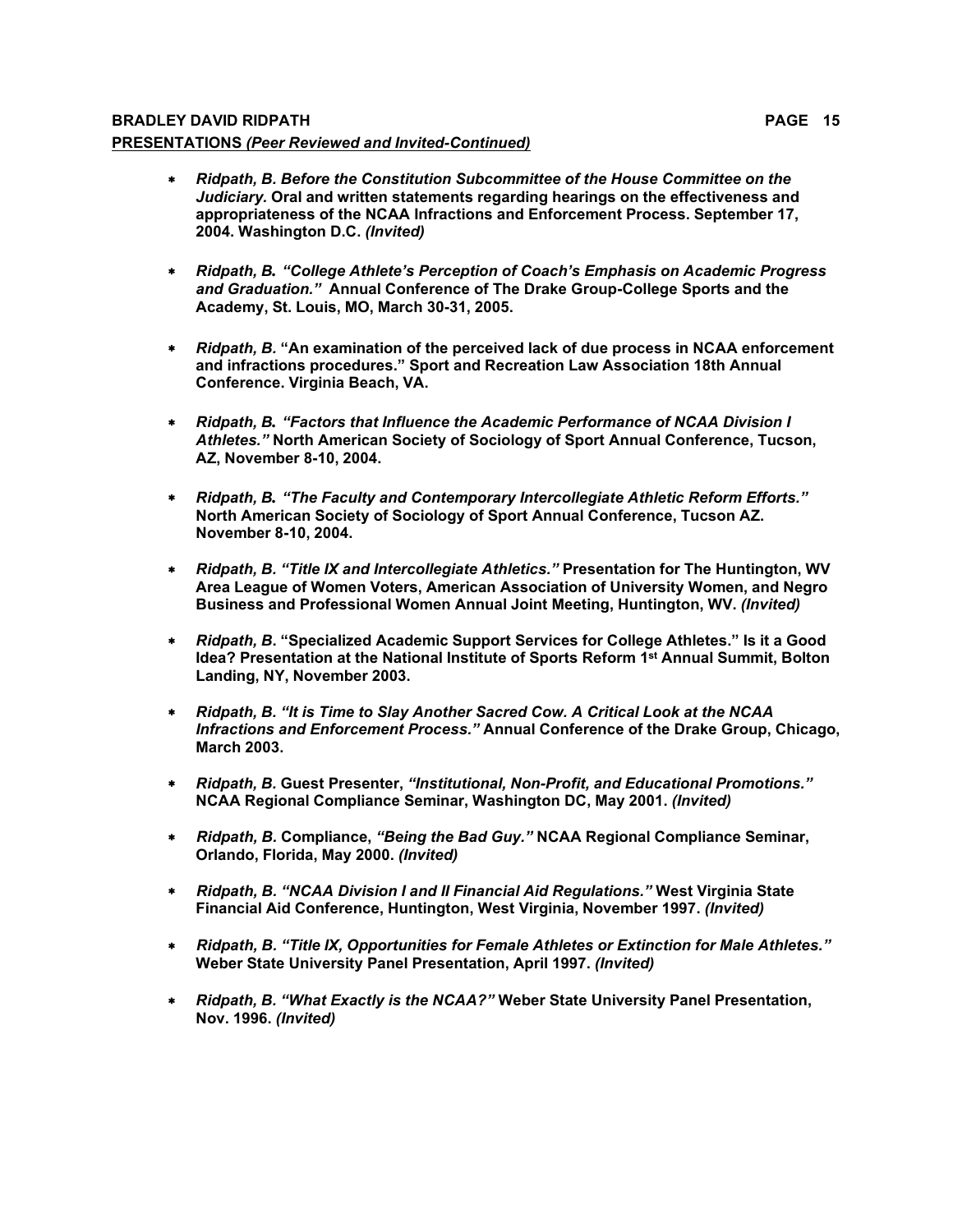# **BRADLEY DAVID RIDPATH PAGE 16 PUBLISHED BOOKS AND BOOK CHAPTERS**

- \* **Popp, B., Horbel, C. & Roth, S., eds. (Fall 2019). Perspektiven des Dienstleistungsmanagements. Chapter-** *Ridpath, B.* **American and European Sport Governance: Differences, Commonalities and the Future. Springer Gabler, Weisbaden, Germany. (In Press)**
- \* *Ridpath, B.* **(Spring 2018). Alternative Models of Sports Development and Delivery in America: Proposed Solutions to Combat a Crisis in Education and Public Health. Ohio University Press and Swallow Books, Athens, OH.**
- \* **Lee, J.W., Polite, F.G., Waller, S., &** *Ridpath, B.* **in Lee, J. & Hardin, R., eds. (2015). Policy and Governance in Sport: Issues, Organizations, and Practical Application, Chapter 10:**  *Ridpath, B.* **Human Rights, Fairness, and Personal Freedoms in Sport: Further Perspectives. Durham, NC: Carolina Academic Press.**
- \* *Ridpath, B.* **(2015). Introduction to Intercollegiate Athletics in American Higher Education-Recruiting Chapter. Baltimore: Johns Hopkins University Press.**
- \* *Ridpath, B.* **in Sailes, G. ed. (2013/ Revised 2017). Sports in Higher Education: Issues and Controversies in College Athletics: Chapter 3, The Administration and Governance of Intercollegiate Athletics. San Diego, CA: Cognella.**
- \* *Ridpath, B.* **(2012). Tainted Glory: Marshall University, The NCAA, and One Man's Fight for Justice. Published and Grant Funded by the Center for College Affordability and Productivity. iUniverse Publishing.**
- \* *Ridpath, B. & Abney, R.* **in McClellan, G., King, C. & Rockey, D. (2012). The Handbook of College Athletics and Recreation Administration: Chapter 7-Governance of Intercollegiate Athletics and Recreation. San Francisco: Jossey-Bass.**
- \* *Ridpath, B***. (2011). Encyclopedia of Sport Management and Marketing: Chapter-Contracts/Venue. Thousand Oaks, CA: Sage Publications.**
- \* *Ridpath, B.* **& Walton, K. in Lawrence, H. J. & Wells, M., eds. (2009/ Revised 2015). Event Management Blueprint: Creating and Managing Successful Sports Events; Chapter 4- Contracts. Dubuque, IA: Kendall/Hunt.**

# **WORKING PAPERS**

- \* **Abromeit, T. &** *Ridpath, B. Analysis of Critical Success Factors for a Global Expansion of the National Football League in Europe. Will be submitted to European Sport Management Quarterly*
- \* **Buser, M., Woratshek, H. &** *Ridpath, B. Fantasy Sports and Strategic Gamification Marketing in the United States. Will be submitted to the Journal of Sport Management*
- \* *Ridpath, B. & Knoester, C. The National Anthem and Sociological Effects on American Sports Events. Will be submitted to Sport Management Review*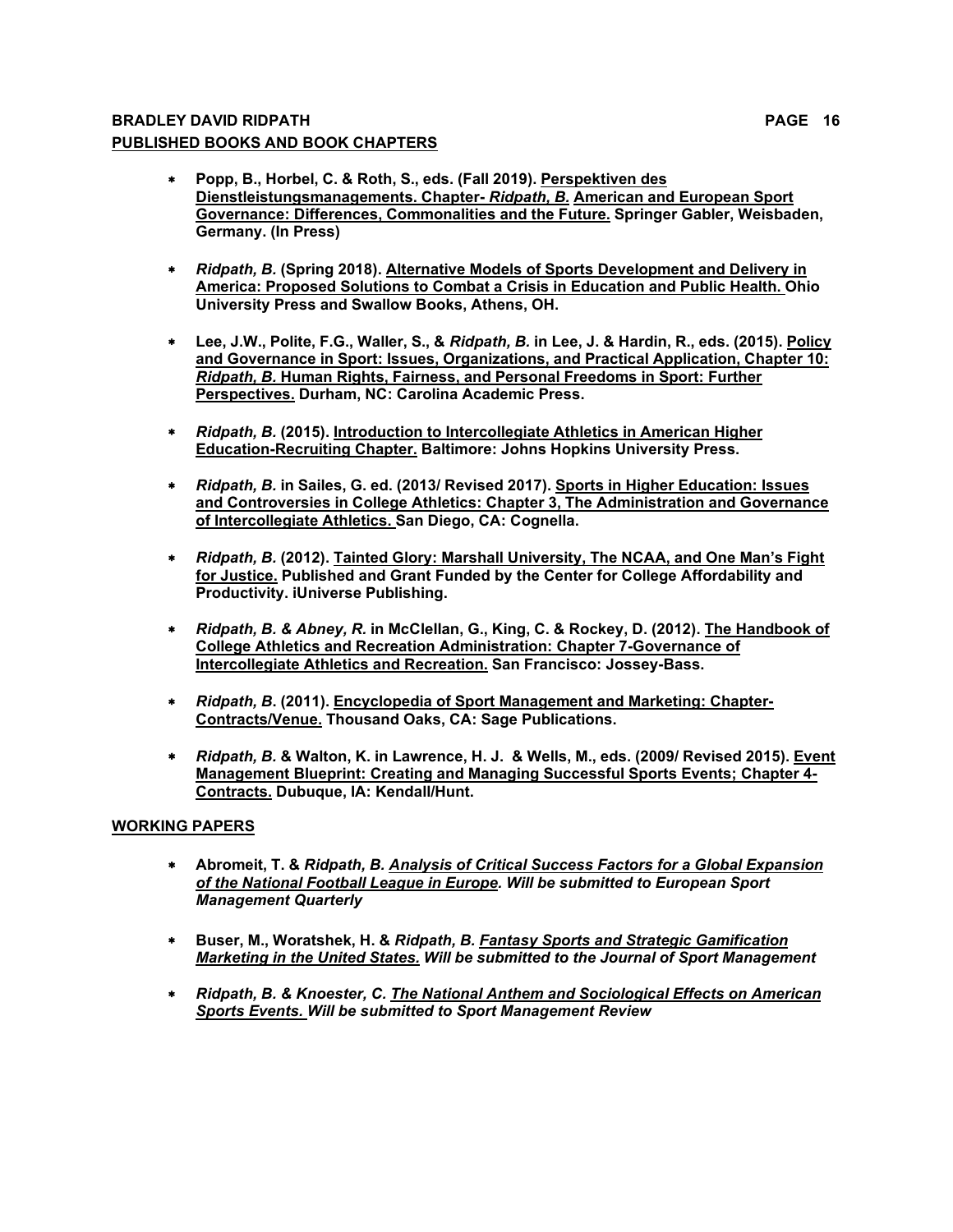#### **BRADLEY DAVID RIDPATH PAGE 17**

**PEER REVIEWED AND EDITED PUBLICATIONS** *(Published, Accepted for Publication or Under Review)*

- \* **Knoester, C. &** *Ridpath, B. Should College Athletes be Allowed to be Paid? A Public Opinion Analysis. Submitted to Sociology of Sport Journal (Under Review).*
- \* *Ridpath, B.* **Stroebel, T***.,* **Pfahl, M., OReilly, N., Buser, M. & Woratshek, H.** *International Co-Branding as Strategic Advantage of Sport Business Programs. Submitted to the Sport Management Education Journal Special Issue on Global Perspectives in Sport Management Education (Under Review).*
- \* **Gleason, B., Hornsby, W., Smolianov, P., Stone, M., Smith, Sausaman, A.,** *Ridpath, B.,* **Wathen, N. & Stone, M.** *Is it time for change? Examining recent evidence of systemic problems within U.S. intercollegiate sport. Submitted to the Journal of Intercollegiate Sport (Under Review)*
- \* **Strehlow, S., Foster, S.J.L., Stokowski, S.,** *Ridpath, B.***, Singer, J.N., & Blunt-Vinti, H.,**  *NCAA Division I Student-Athletes' Self-Perception: Using Race and Ethnicity as a Construct. Submitted to Journal for the Study of Sport and Athletes in Education (Under Review).*
- \* **Smolianov, P., O'Connor, C., Stone,** *Ridpath, B***., N., Dion, S., Schoen, C., Brophy-Miles, K. &***. Comparing the Practices of US Golf against a Global Model for Integrated Development of Mass and High Performance Sport. Submitted to International Journal of Golf Science. (Under Review).*
- \* *Ridpath, B.***, Rudd A. & Stokowski, S. (2019).** *"Perceptions of European Athletes That Attend American Colleges and Universities for Elite Athletic Development and Higher Education Access". Journal of Global Sport Management Special Issue on Intercollegiate Athletics.* **DOI:10.1080/24704067.2019.1636402.**
- \* **Rudd A. &** *Ridpath, B.* **(2019). Education Versus Athletics: What Will Division I Football and Basketball Players Choose?** *Journal of Amateur Sport.* **Vol. 5, Issue 1. pp 76-95.**
- \* **Tudor, M. &** *Ridpath, B***. (2019). Does Gender Significantly Predict Academic and Athletic Motivation among NCAA Division I College Athletes?** *Journal of Higher Education Athletics and Innovation.* **Vol. 1, Issue 5. pp 122-147.**
- \* **Tudor, M &** *Ridpath, B.* **(2018). Does the Perceived Motivational Climate significantly Predict Academic and/or Athletic Motivation among NCAA Division I College Athletes?** *Journal of Contemporary Athletics.* **Vol. 12, Issue 4, pp 291-307.**
- \* *Ridpath, B.,* **Gurney, G. & Snyder, E. (2015, August) NCAA Academic Fraud Cases and Historical Consistency: A Comparative Content Analysis.** *Journal of Legal Aspects of Sport.* **Vol. 25, Issue 2, pp. 75-103.**
- \* *Ridpath, B.,* **Smith, J., Garrett, D. & Robe, J. (2015, July). Shaping Policy and Practice in Intercollegiate Athletics: A Study of Student Perceptions of Resource Allocation for Athletics and its Effect on Affordability of Higher Education.** *The Journal of Sport.* **Vol. 4***,* **Issue 1, pp. 19-46.**
- \* *Ridpath, B.,* **Chapman, M. & Denhart, M. (2014, January) An Examination of Increased NCAA Division I Athletic Department Budgets: A Case Study of Student Perceptions of Fee Allocations for Athletics.** *International Journal of Sport Management.* **Vol. 15, Issue 1, pp. 25-48.**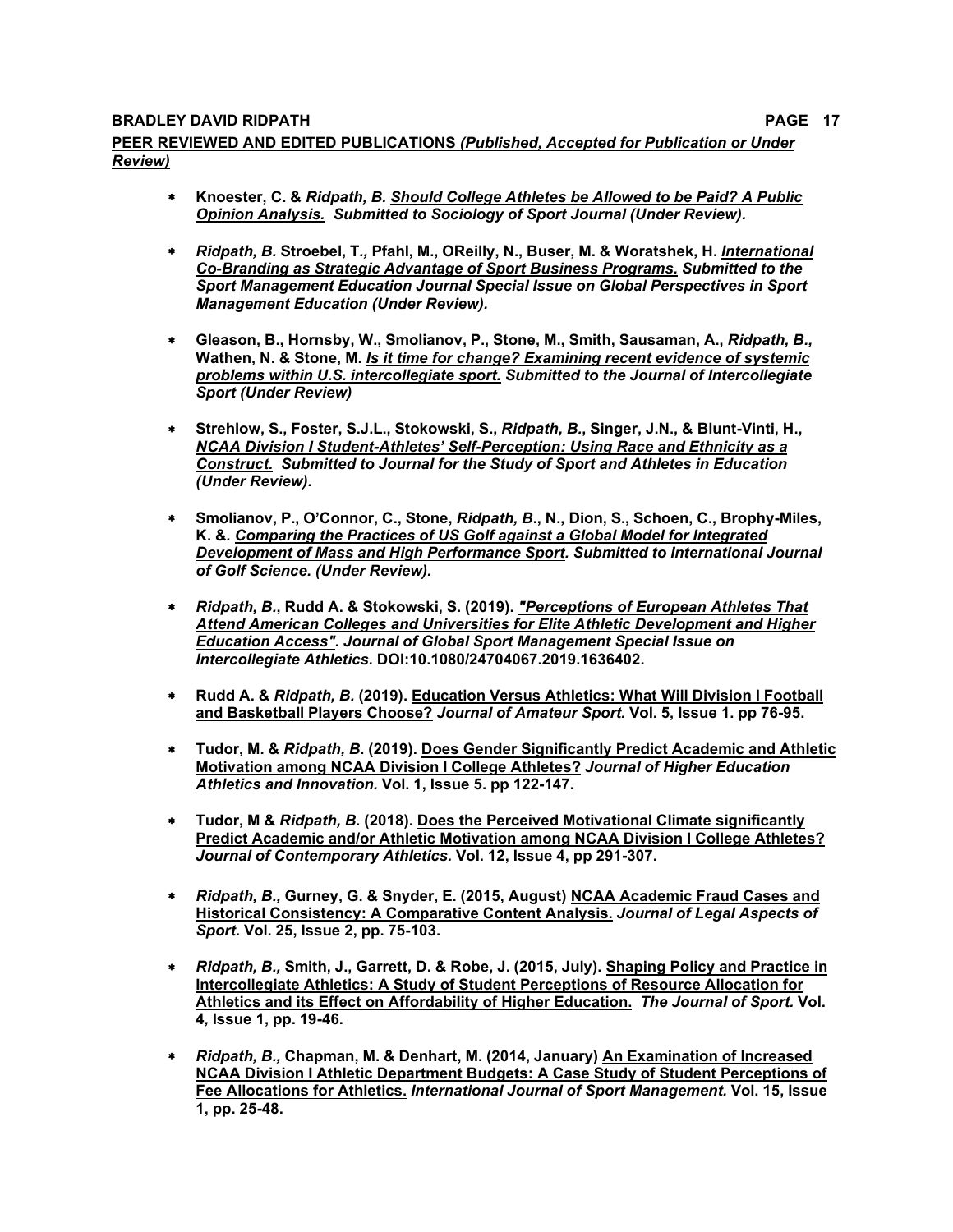- \* *Ridpath, B***., Fattlar, D. & Yiamouyiannis, A. (2012, Summer) An Examination of NCAA Athletic Department Revenues and Expenditures and Their Effect on Athletic Success in a Mid-Major Athletic Conference.** *The Journal of Sport.* **Vol. 1, Issue 1, pp. 57-93.**
- \* *Ridpath, B.* **Perceptions of NCAA Division I Athletes on Motivations and Individual Desire Concerning the use of Specialized Academic Support Services in the Era of the Academic Progress Rate. (2011, Winter),** *Journal of Issues in Intercollegiate Athletics.*  **Issue 3, pp. 253-271.**
- \* **Ensign, K., White, K., Yiamouyiannis, A. &** *Ridpath, B.* **Heterosexual Athletic Trainers' Attitudes toward Lesbian, Gay Men, and Bisexual Athletes in the NCAA. (Winter, 2011).**  *Journal of Athletic Training***. Vol. 46, Issue 1, pp. 69-75.**
- \* **Yiamouyiannis, A., Lawrence, H., Hums, M., &** *Ridpath, B.* **Sport Opportunities in Intercollegiate Athletics: Using Ethical Theory and Structured Models to Assist in Responsible Decision Making. (2010, Summer).** *Sport Management Education Journal***. Vol. 4, Issue 1, pp. 60-75.**
- \* *Ridpath, B***., Zullo, R. & Gill, N. (2009, Fall). Gender as an Indicator of Academic Progress and Graduation for NCAA Division I Athletes.** *Athletic Academic Journal.* **The National Association of Academic Advisors for Athletics (N4A) Journal. Vol. 20, Issue 1, pp. 98- 128.**
- \* *Ridpath, B.,* **Moran, P., & Kahler, J. (2009). Sports Sponsorships and the Insurance Industry.** *Peer Reviewed Online Proceedings of the 2009 Sports Marketing Association Annual Meeting***.**
- \* *Ridpath, B***., Lawrence, H., Yiamouyiannis, A. & Galles, K. Changing Sides: The Failure of the Wrestling Communities Challenges to Title IX and New Strategies for Saving NCAA Sport Teams. (2008, December).** *The Journal of Intercollegiate Sport,* **Vol. 1, Issue 2, pp. 255-283.**
- \* *Ridpath, B***. Can the Faculty Reform Intercollegiate Athletics. (2008, Spring).** *The Journal of Issues in Intercollegiate Athletics,* **Vol. 1, Issue 1, pp. 11-25.**
- \* *Ridpath, B***., Southall, R. & Nagel, M. New Rules for a New Ballgame: Legislative and Judicial Rationales for Revamping the NCAA's Enforcement Process***.* **(2008, Spring).** *The Entertainment and Sports Law Journal:* **Symposium Issue on College Sports and the Law, ESLJ, 6, xxiii.**
- \* *Ridpath, B***, Kiger. J., Mak, J., Eagle, T., & Letter, G. Factors that Influence the Academic Progress and Graduation of NCAA Division I Athletes. (2007, Fall).** *Sport Management and Related Topics Journal* **(SMART), Vol. 4, Issue 1, pp. 59-83.**
- \* *Ridpath, B.***, College Athlete's Perception of Coach's Emphasis on Academic Progress and Graduation. (2006, Fall).** *Sport Management and Related Topics Journal* **(SMART). Vol. 3, Issue 1, pp. 14-40.**
- \* *Ridpath, B***, & Letter, G. A Challenge to Administrators and Faculty for Leadership Development. (2005, May).** *The Chronicle of Kinesiology and Physical Education in Higher Education* **(NAKAPE). Vol. 16, Number 2.**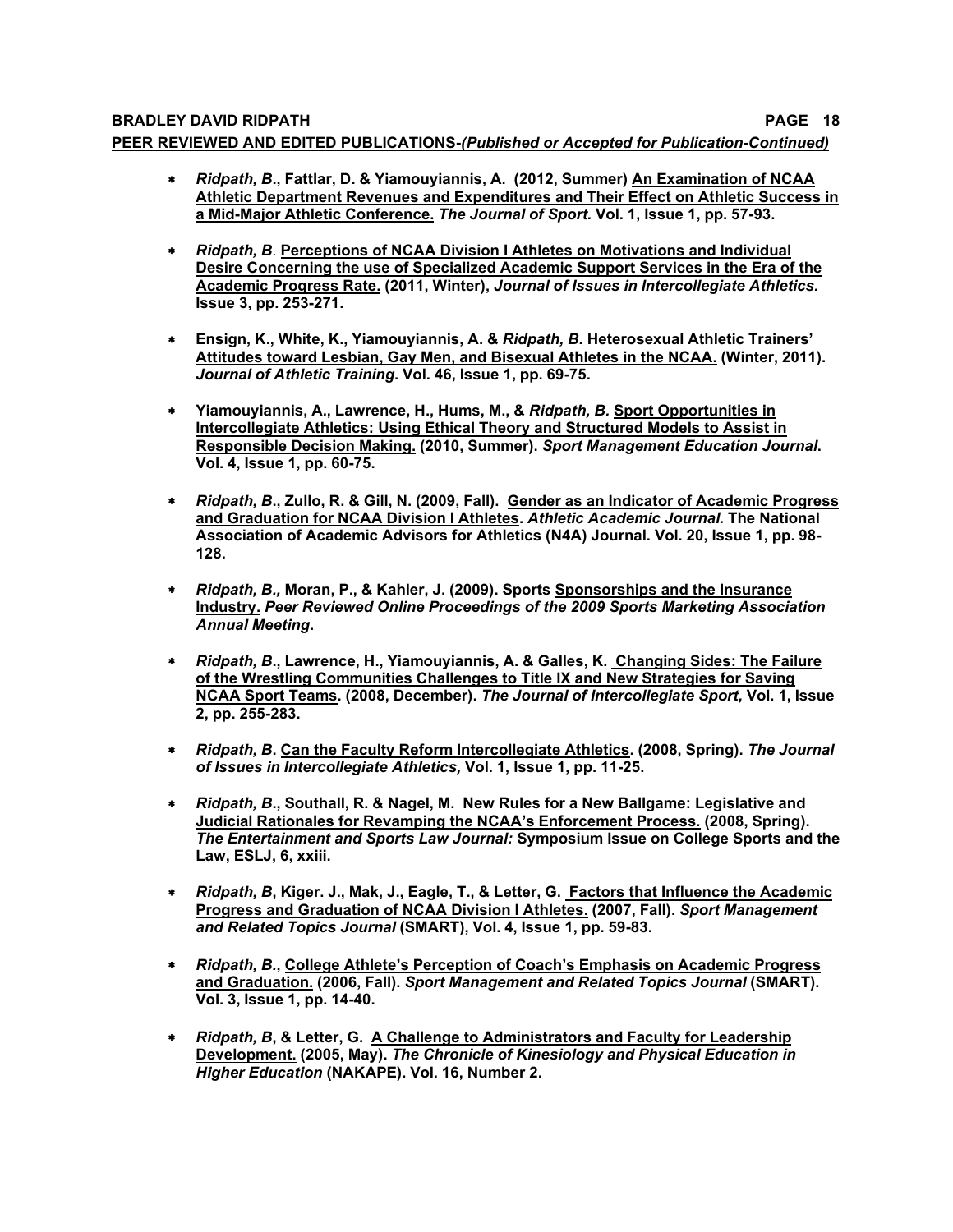\* **Staurowsky, E. &** *Ridpath, B.* **The Case for a Minimum 2.0 Grade Point Average for College Athletic Eligibility. (Winter, 2005).** *The Journal of Legal Aspects of Sport.* **Winter 2005 Symposium Issue, Vol. 15, Issue 1, 113-138** 

#### **PEER REVIEWED MONOGRAPHS**

\* *Ridpath, B***., Harris, S., Smolianov, P., Ishac, W., & Akindes, G. (2019). Case Studies of Worldwide Sport Development Systems and Access to Education.** *World Innovation Summit on Education (WISE). Qatar Foundation for Education, Science and Community Development.*

## **EDITED MONOGRAPHS**

- \* **Kahler, J.,** *Ridpath, B***., Moran, P., Pfahl, M. & Davis, C. (2010). The 2010 National Sports Forum Corporate and Industry Survey.** *The National Sports Forum, Seaver Group***.**
- \* **Kahler, J.,** *Ridpath, B***., Moran, P., Maestas, A.J., Francis, S., Payne, R., Migala, D. & Petzold, A. (2008). "Brought to you by…The 2008 National Sports Forum Corporate and Industry Survey.** *The National Sports Forum, Seaver Group***.**

## **PROFESSIONAL/TRADE PUBLICATIONS**

- \* *Ridpath, B.* **(2020). More Problems for Michigan State?** *Journal of NCAA Compliance.*  **Jan/Feb 2020.**
- \* *Ridpath, B.,* **Gurney, G. & Lopiano, D. (2019). Presidents Choose to Enable Academic Fraud in Athletics.** *Journal of NCAA Compliance.* **July/August 2019.**
- \* *Ridpath, B.* **(2017). Overzealous Boosters, Infighting at Louisville Point to Larger Governance Problems in College Sports and Higher Education.** *Journal of NCAA Compliance.* **May/June 2017.**
- \* *Ridpath, B.* **(2017). College Athletes or Employees? Does it Really Matter? We will Still Watch the Games?** *Journal of NCAA Compliance.* **November/December 2017.**
- \* *Ridpath, B.* **(2016). Limited Immunity in NCAA Enforcement Should be used with Fairness as Goal.** *Journal of NCAA Compliance***. July/August 2016.**
- \* *Ridpath, B.* **Amateurism Must Die and We Must be Prepared.** *Journal of NCAA Compliance.* **July-August 2013.**
- \* *Ridpath, B.* **Outlook: The Real March Madness. Why finally reforming college sports may require Congress—or the courts—to act?** *Currents Magazine: Council for Advancement and Support in Education (CASE).* **March 2014 Issue.**
- \* *Ridpath, B.***, Gerdy, J., Staurowsky, E. & Svare, B. 2004 NCAA Division I Men's and Women's Basketball Coaches' Academic Degree Attainment Survey.** *A Report by the National Institute of Sport Reform. 2004.*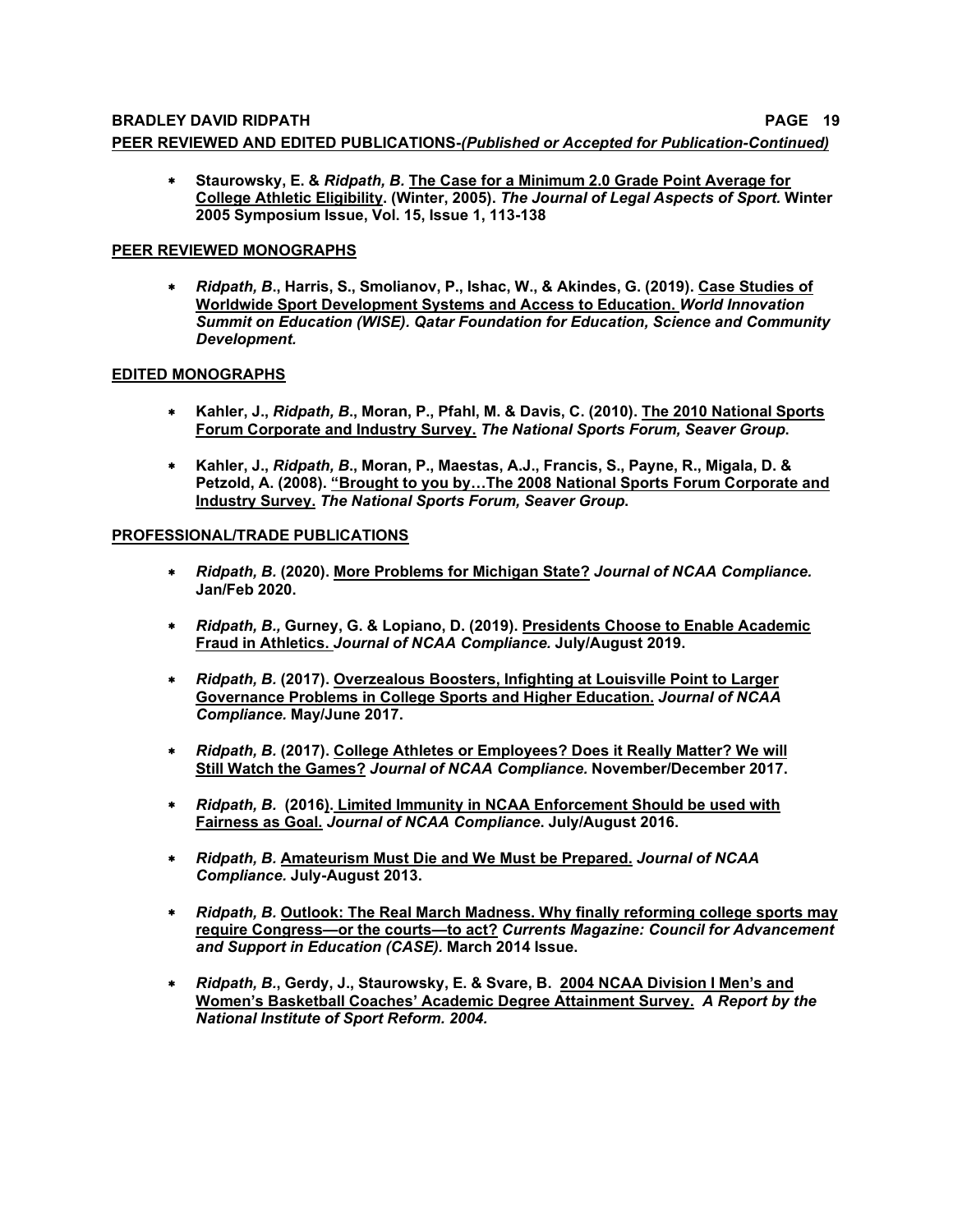## **BRADLEY DAVID RIDPATH PAGE 20 PEER REVIEWED/PUBLISHED BOOK REVIEWS:**

- \* *Ridpath, B.,* **Book Review,** *Sports Crazy: How Sports are Sabotaging American Schools* **by Steven J. Overman***. Sociology of Sport Journal***, (In Press).**
- \* *Ridpath, B.,* **Book Review,** *The System: The Glory and Scandal of Big-time College Football* **by Jeff Benedict & Armen Keteyian***. Journal of Issues in Intercollegiate Athletics***, 2014, Issue 7, Winter 2014.**
- \* *Ridpath, B***., Book Review, "***100 Heroes: People in Sports who Make This a Better World,"* **by Dr. Richard Lapchick.** *Journal of Sport Management.* **Vol. 23, 3, May 2008.**
- \* *Ridpath, B***., Book Review,** *Confessions of a Spoilsport: My Life and Hard Times Fighting Sports Corruption at an Old Eastern University,"* **By Dr. William Dowling.**  *Journal of Issues in Intercollegiate Athletics***, Winter 2008.**
- \* *Ridpath, B***., Book Review,** *"A Place on the Team,"* **by Welch Suggs***. Sociology of Sport Journal***. Fall 2007, Volume 24, Number 3.**
- \* *Ridpath, B***., Book Review,** *"I am Charlotte Simmons***."** *Sport Management and Related Topics Journal (SMART)***, Issue 2, Volume 1, Spring 2005.**

#### **SELECTED PUBLICATIONS/EDITORIALS**

- \* *Ridpath, B.* **NCAA's APR Release Should Be Looked At With A Very Skeptical Eye.** **Forbes SportsMoney Blog, May 10, 2017.**
- \* *Ridpath, B.* **Part Time Students, Full Time College Athletes-Not A Bad Idea But Also Not A New One. Forbes SportsMoney Blog, January 19, 2017**
- \* **Gurney, G. &** *Ridpath, B.* **Why the NCAA Continues to Work Against Athletes' Best Interests. Chronicle of Higher Education, February 29, 2016.**
- \* *Ridpath, B.* **North Carolina Major Infractions Case Takes Another Curious Turn. Forbes SportsMoney Blog, October 26, 2016.**
- \* *Ridpath, B.* **In College Sports, it's either about Education or Free Market Economics-Not Both. Forbes SportsMoney Blog, September 25, 2015.**
- \* *Ridpath, B***. Like it or Not, Ralph Nader is Right. College Sports Business News, Apr. 2011.**
- \* *Ridpath, B***. Spotlight Shines on the Propriety of Student Fees for Sports. College Sports Business News, March 2011.**
- *Ridpath, B***. New Approaches to Economic Realities and Enforcement of Title IX. High School Today: The Voice of Education Based Athletics and Activities, November 2007**.
- \* *Ridpath, B.* **Force Fanatics: Who are they and why do they come? The Migala Report, July 12, 2007.**
- \* *Ridpath, B.* **NCAA News Editorial.** *Reform Effort Dismissed as Rhetoric.* **NCAA News, June 4, 2007.**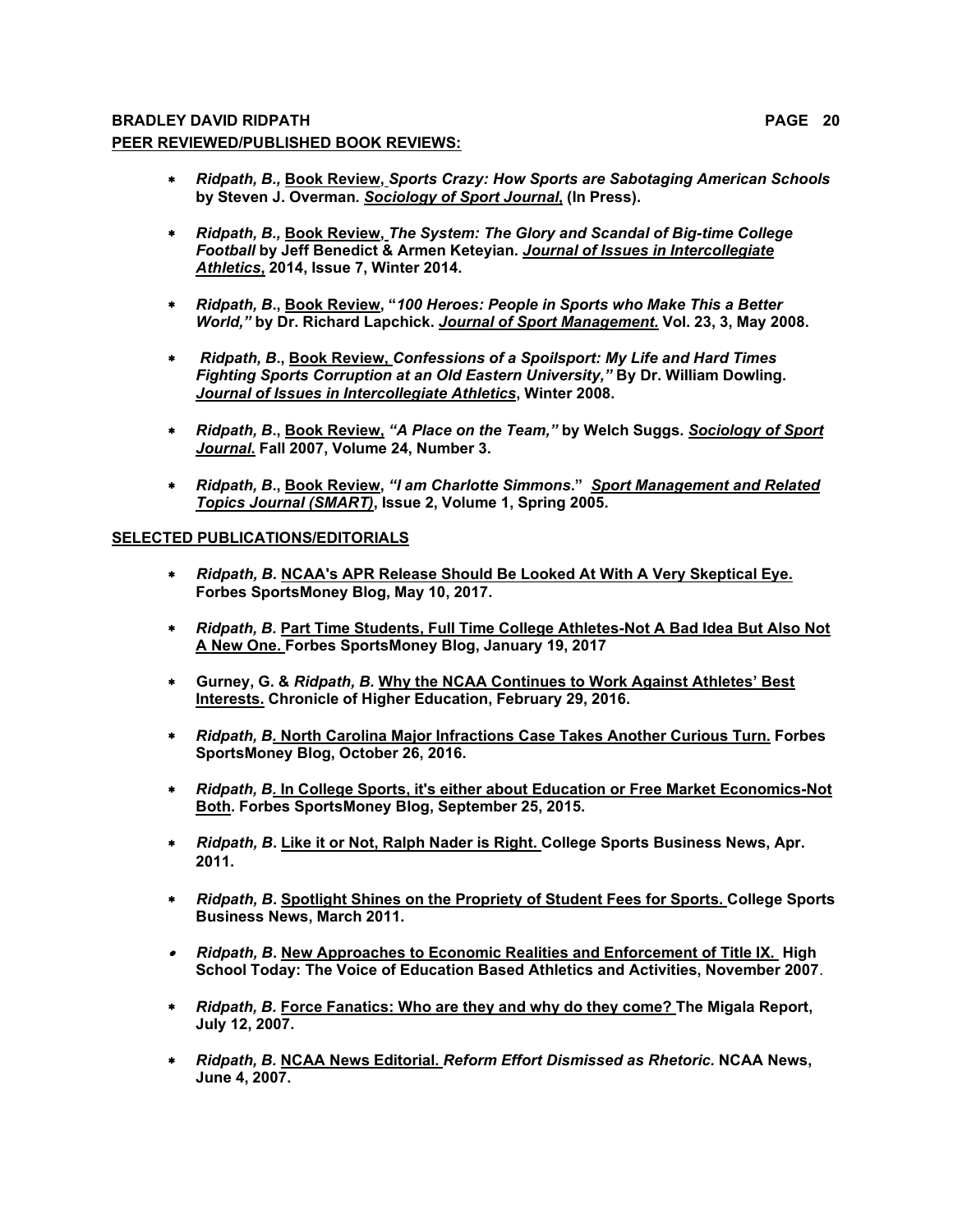# **BRADLEY DAVID RIDPATH PAGE 21 SELECTED PUBLICATIONS/EDITORIALS** *(Continued)*

- \* *Ridpath, B.* **NBA Age Rule an Exercise in Futility***. Street & Smith's Sports Business Journal***, May 14-20, 2007.**
- \* *Ridpath, B.* **NCAA News Editorial.** *Don't Mess with Post-Graduate Choices.* **NCAA News, July 17, 2006.**
- \* *Ridpath, B.* **NCAA News Editorial.** *Change not Dependent on Structure.* **NCAA News. June 20, 2005.**
- \* *Ridpath, B***., The Way Things ought to be in College Sports. College Athletic Clips. March 31, 2005.**
- \* *Ridpath, B.* **Ridpath Argues NCAA Infractions and Enforcement Process IS Broken. Legal Issues in College Athletics and Sport Litigation Alert. October 28, 2004.**
- \* **Authored over 200 sports and feature articles for various media publications including Forbes SportsMoney Blog, and the Rocky Mountain Collegian.**

#### **MEDIA INTERVIEWS/ DISTRIBUTED WHITE PAPERS**

*See www.thedrakegroup.org for researched based white papers. Media placements include ESPN, Sports Illustrated, The New York Times, Sydney Morning Herald, Los Angeles Times, Time Magazine, Fox Sports and USA Today. See Media Addendum for a comprehensive list.*

#### **RESEARCH INTEREST/LINE OF RESEARCH**

**The study of intercollegiate athletics administration, governance, rules compliance with an emphasis on student athlete academic achievement and graduation rates. Also, study the ethics and components of the NCAA legislative, enforcement, and governance process and the intersection of educationally based sport development and delivery in the US with other developmental programs throughout the world.**

#### **INVITED LECTURES AND GUEST APPOINTMENTS**

- \* **Lecturer, MBA in Sport Management. Sport Management Academy, Bayreuth, Germany, 2013-Present**
- \* **Invited Lecture. University of Rostock, Rostock, Germany, May 2015**
- \* **Invited Lecture. Macromedia University of Munich, May 2015**
- \* **Lecturer, University of Bayreuth International Summer School, July 2014/2015**
- \* **European Association of Sport Management Summer School Faculty Member, Bayreuth, Germany, 2013-18.**
- \* **Guest Lecturer, University of Charlotte Law School, 2014-16**
- \* **Guest Lecturer, University of Wisconsin-Lacrosse, February 11-13, 2014**
- \* **Invited Panelist and Faculty Affiliate, The Ohio State University Sport & Society Initiative, April 2016-Present**
- \* **Guest Lecturer, University of Cincinnati, April 2018**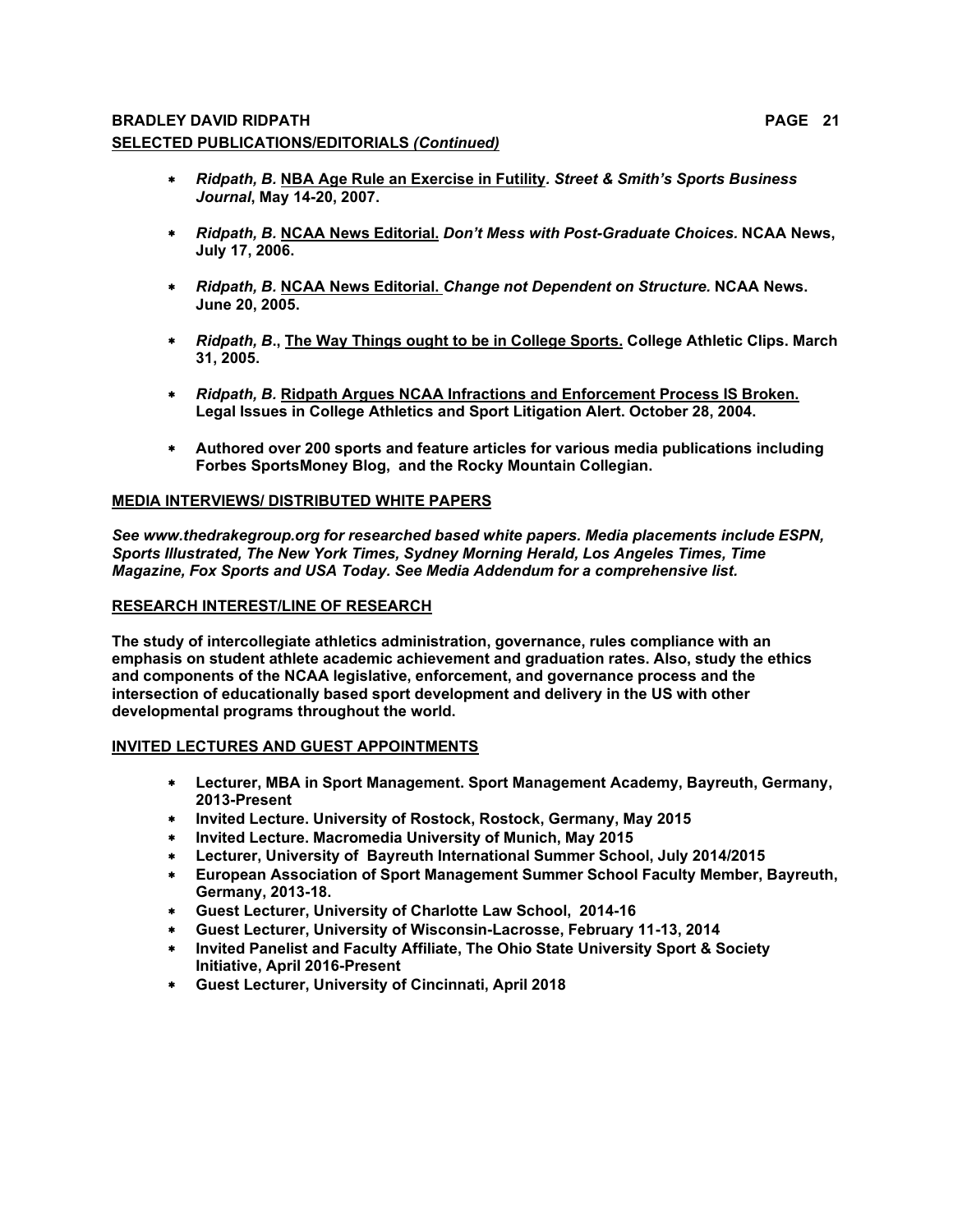# **BRADLEY DAVID RIDPATH PAGE 22 COURSES DIRECTED**

#### **Ohio University**

| <b>SASM 3120</b> | <b>Sport Governance and Ethics</b>             |
|------------------|------------------------------------------------|
| <b>SASM 3220</b> | <b>Leadership and Governance in Sport</b>      |
| SASM 4300        | <b>Intercollegiate Athletics</b>               |
| SASM 655         | <b>Sports and Sport Consumers</b>              |
| SASM 665         | <b>Governance in Intercollegiate Athletics</b> |
| SASM 3010        | <b>Sports Marketing</b>                        |
| SASM 4350        | <b>Sports Sponsorship and Sales</b>            |
| <b>SASM 440</b>  | <b>Ticket Operations</b>                       |
| SASM 391         | <b>Risk Management</b>                         |
| SASM 376         | <b>Facility and Event Management</b>           |
| <b>PESS 418E</b> | <b>The Business of Baseball</b>                |
| SASM 340         | Intercollegiate Athletics (Online)             |
| SASM 490         | Undergraduate Internships                      |
| <b>SASM 690</b>  | <b>Graduate Internships</b>                    |
| <b>UC-1000</b>   | <b>Freshman Seminar</b>                        |
| <b>UC-1900</b>   | <b>Sport Management Learning Community</b>     |

#### **Mississippi State University**

| <b>PE 8803</b> | <b>Sport Law</b>                                         |
|----------------|----------------------------------------------------------|
| PE 8823        | <b>The Sport Product (Marketing)</b>                     |
| <b>PE 7000</b> | Directed Individual Study (Over 20 studies supervised)   |
| PE 8883        | <b>Sport Ethics</b>                                      |
| PE 8833        | <b>Facility/Event Management</b>                         |
| <b>PE 4000</b> | <b>Sport Communication Law (undergraduate)</b>           |
| PE 8713/4316   | <b>Graduate and Undergraduate Internship Supervisor</b>  |
| <b>PE 8990</b> | <b>Seminar in Intercollegiate Athletics</b>              |
| PE 8990        | <b>Institutional Advancement in Collegiate Athletics</b> |

#### **Marshall University**

| <b>PE 697</b>  | <b>Fall 1999</b> | <b>Athletic Fund Raising and Marketing</b> |
|----------------|------------------|--------------------------------------------|
| <b>PE 697</b>  | <b>Fall 1999</b> | Intercollegiate Athletic Compliance        |
| <b>PE 496</b>  | <b>Fall 2003</b> | Seminar in Intercollegiate Athletics       |
| <b>PLS 320</b> | <b>Spr. 2003</b> | <b>Recreational Sports Management</b>      |
| <b>UNI 101</b> | Fall 2002/03     | <b>Freshman Seminar</b>                    |
|                |                  |                                            |

#### **University of Bayreuth**

-**Risk Management in Sport (Bachelor and Masters Students)-Summer 2013-2019 -Introduction to Sport Management (Winter Semester 2014-15) -Executive MBA Program, Campus Academie, University of Bayreuth (2015-2019) -University of Bayreuth International Summer School (2014-15)**

#### **ADVISING AT OHIO UNIVERSITY (2006-Present)**

\* **20 UC 1000 advisees (2006-Present). Averaged 50-plus advisees per year in Sport Management at undergraduate and graduate level (2006-2016).**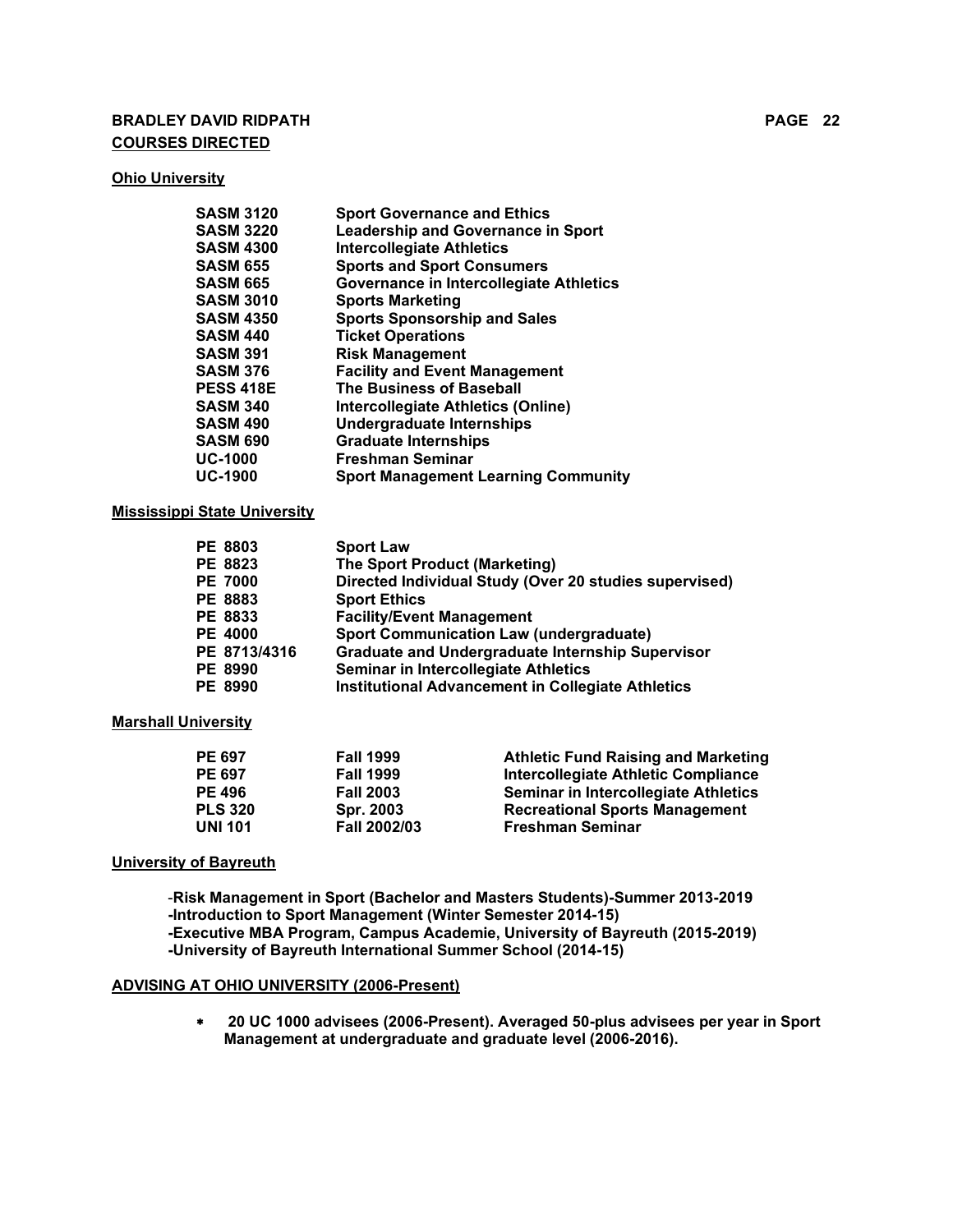# **BRADLEY DAVID RIDPATH PAGE 23 ADVISING AT OHIO UNIVERSITY (2006-Present) (***Continued)*

- \* *Faculty advisor for undergraduate honors thesis (HTC) projects* **for** 
	- **Drew Fattlar: Topic- "***An Examination of Athletic Department Revenues and Expenditures within the Mid-American Conference and their Effect on Success in Athletics."* **2007-08.**
	- **Brian Boesch: Topic-***"An Introduction to Sales in Sports."* **2010-11.**
	- **Michael Chapman***:* **Topic-** *"Funding the ICA Arms Race: A Case Study of Student Perspective on Allocation of Student Fees for Athletics at Ohio University."* **2010-11.**
	- **Maggie Karsogian: "***Factors the Influence Student Attendance at Intercollegiate Athletic Events: A Case Study of an NCAA Mid-Major Institution***." 2019-20.**
- \* *Master's Thesis Committee Member***-Kristine Ensign (Athletic Training). Topic:**  *"Athletic Trainers Attitudes Toward Lesbian, Gay, and Bisexual Student Athletes."*  **2008-09.**
- \* *Doctoral Committee Member***-Arizona Smith, Ph.D. Candidate, Grand Canyon University. Topic:** *"Team Captains Unique Profiles of Leadership Behaviors when Compared with Non-Captain Competitive Athletes"* **2019-Present. Defense date: TBA.**
- \* *Doctoral Committee Member***- David Graham, Ed.D. Candidate, Ohio University. Topic:** *"A Decade of NCAA Academic Reform: A Study of the National Academic Advising Association Perception of Advising Style and Knowledge of the 2003 NCAA Academic Reform."* **2009-2011.**
- \* *Doctoral Committee Member-* **Molly Yanity, PH.D. Candidate, Ohio University 2011-2013. Topic:** *Publishing for Paydirt: Analyzing how Messages about Big-Time College Football Reinforce Power.*
- \* *Doctoral Committee Member-* **Margaret Tudor, Ph.D. Candidate, Bowling Green State University 2013-2014. Topic:** *Predicting Student Athletes Motivation towards Academics and Athletics.*
- \* *Doctoral Committee Member- Lisa Flowers-Clements, Ph.D. Candidate, Ohio University 2017-Present. Topic: TBA*
- \* **Served as primary advisor for 11 Bachelor Theses and 5 Masters level theses at the University of Bayreuth (2014-19).**
- \* **Fall 2018. World Innovation Summit on Education (WISE). Study of Elite Athlete Development and Access to Education.** *Awarded \$100,000 (80K Grant; 20K Document Production Costs).*
- \* **Spring 2017. Ohio University College of Business Seed Grant. Awarded \$1000**
- \* **Fall 2013. Institute of International Education-Fulbright Teaching/Research Award at the University of Bayreuth, Bayreuth, Germany.** *Funding approved \$18,000.*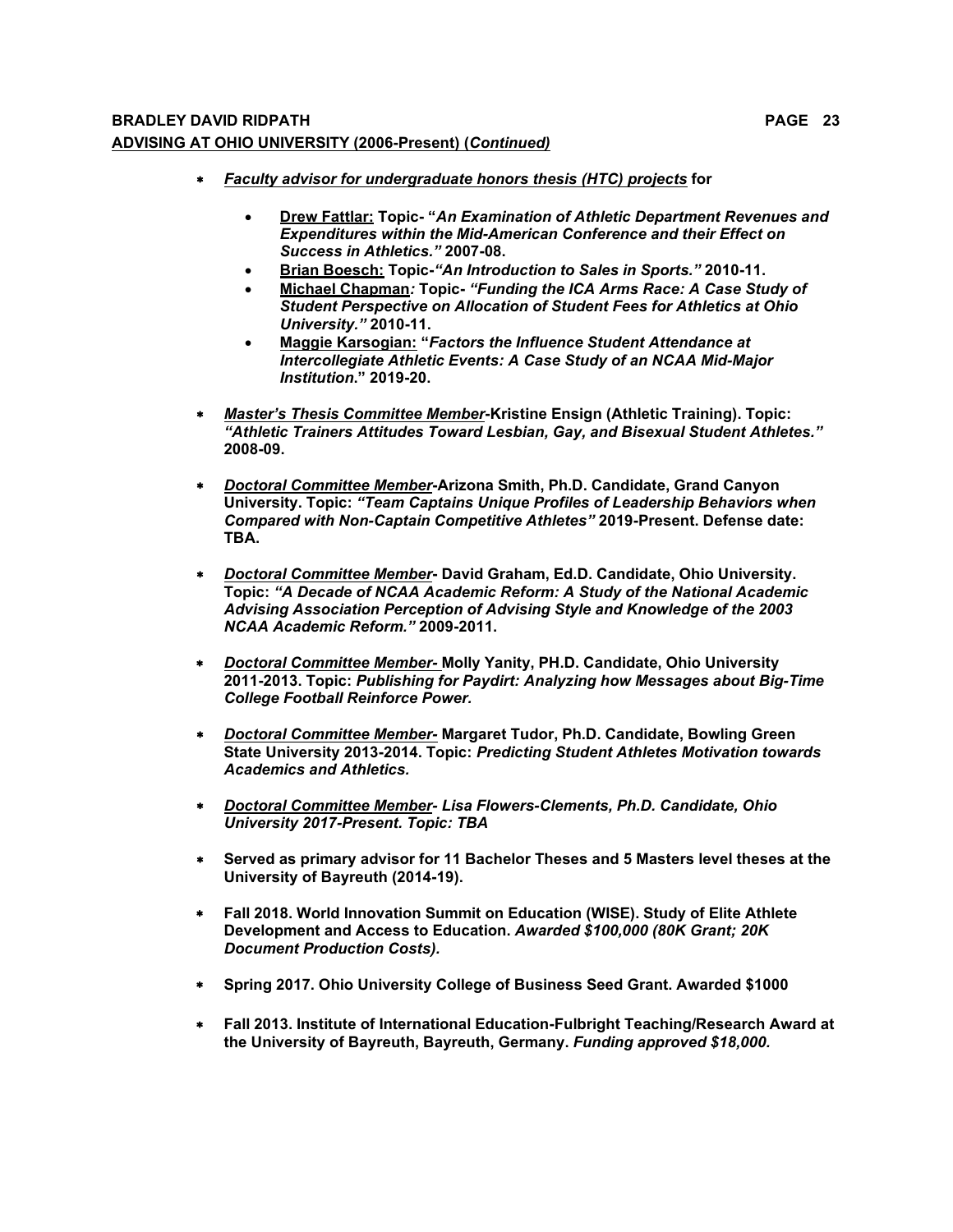# **BRADLEY DAVID RIDPATH PAGE 24 GRANTS AND CONTRACTS AWARDED/SUBMITTED-***Continued*

- \* **Winter/Spring 2012. Ohio University Baker Fund. "Funding the ICA Arms Race: A Student Perspective on Allocation of Student Fees in the Mid-American Conference." \$12,000 requested.** *Approved for \$12,000 Spring 2012.*
- \* **Spring 2012. College of Business Seed Grant. "Funding the ICA Arms Race: A Student Perspective on Allocation of Student Fees in the Mid-American Conference." \$3000 requested.** *Approved for \$3000 Spring 2012.*
- \* **Summer 2011. Knight Commission on Intercollegiate Athletics.** *"Funding the ICA Arms Race: A Student Perspective on Allocation of Student Fees in the Mid-American Conference.* **\$25,000 requested.** *Not Funded.*
- \* **Spring 2008. Ohio University College of Health and Human Services Scholarly Activity Award.** *"An Examination of the Effect of Direct Academic or Athletic Control of Academic Support Services on the Academic Progress and Graduation Rates of NCAA Division I Athletes."* **\$7500. Not Funded**
- \* **Spring 2007. Ohio University College of Health and Human Services Scholarly Activity Award.** *"An Examination of the Effect of Direct Academic or Athletic Control of Academic Support Services on the Academic Progress and Graduation Rates of NCAA Division I Athletes."* **\$7000. Not Funded.**
- \* **Winter 2007. Ohio University Research Corporation Grant (OURC).** *"An Examination of the Effect of Direct Academic or Athletic Control of Academic Support Services on the Academic Progress and Graduation Rates of NCAA Division I Athletes."*  **\$8000. Not Funded.**
- \* **Fall 2005. Co-P.I. with Dr. Greg Letter, Adelphi University. National Science Foundation, Course, Curriculum, and Laboratory Improvement (CCLI) Grant. \$200,000. Not Funded.**
- \* **Fall 2004 and 2005. Mississippi State University Research Initiation Program. \$10,000.** *Funded for \$10,000 in 2005-06* **for the project proposal:** *"An Examination of the Effect of Direct Academic or Athletic Control of Academic Support Services on the Academic Progress and Graduation Rates of NCAA Division I Athletes."*
- \* **Fall 2004. Mississippi State University Travel Awards Program (2). \$1000 each. Not Funded.**
- \* **Fall 2004. Mississippi State University Recruitment Assistance (RAG) Grant. Awarded \$500 for recruitment of minority undergraduate and graduate students.**
- \* **2001-02. Marshall University. Quinlan Endowment. Amount awarded \$800. Purpose for Research Project on the Academic Progress of NCAA Division I Athletes.**

# **OTHER FUNDING AVAILABLE FOR RESEARCH AND TRAVEL**

- \* **2007-2008 Academic Year. \$2490 allotted for scholarly endeavors for serving as Thesis Advisor for Honors Tutorial Student, Drew Fattlar.**
- \* **2010-11 Academic Year. \$1600 allotted for scholarly endeavors for serving as Thesis Advisor for Honors Tutorial Students, Brian Boesch and Michael Chapman.**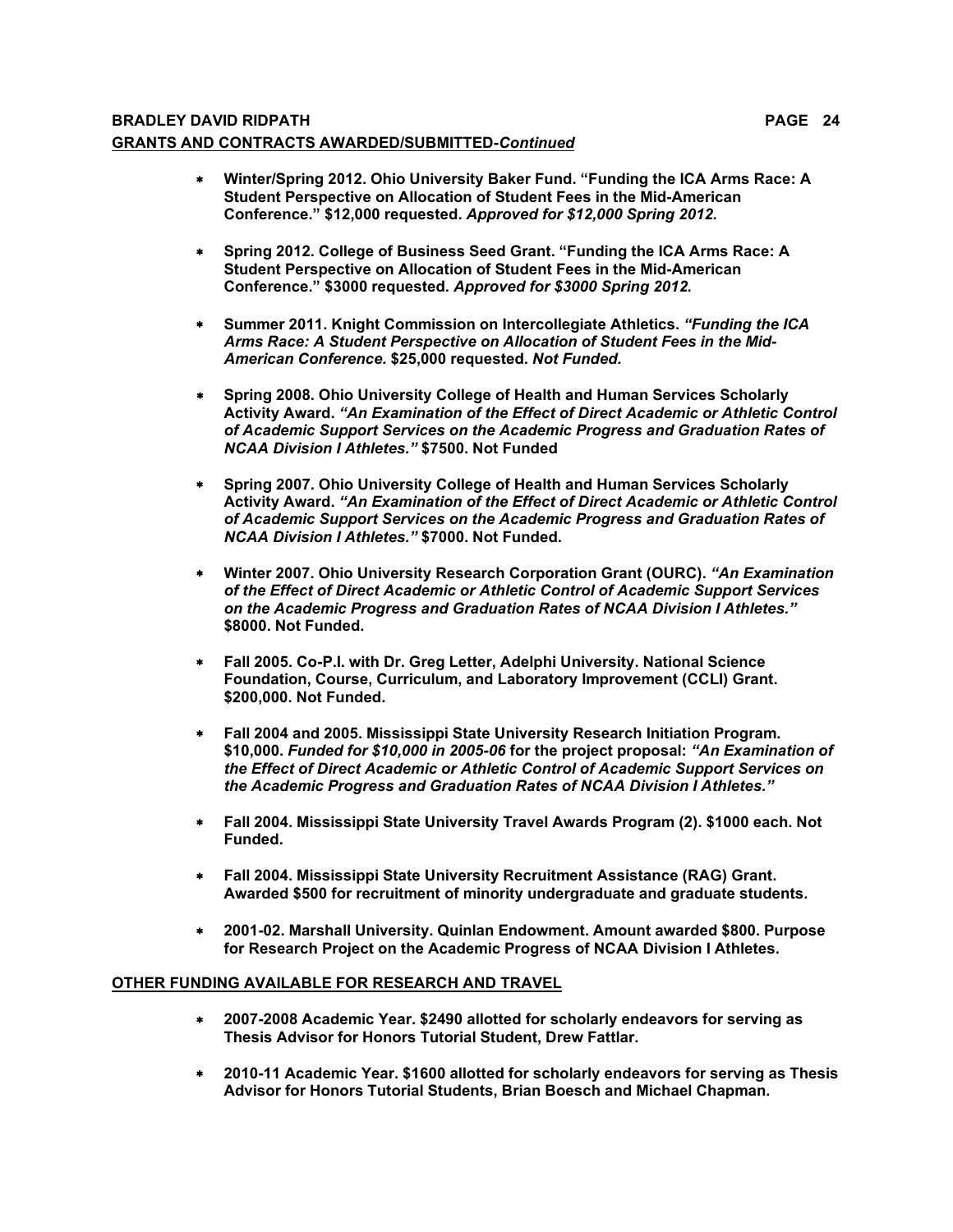# **BRADLEY DAVID RIDPATH PAGE 25 OTHER FUNDING AVAILABLE FOR RESEARCH AND TRAVEL** *(Continued)*

\* **2018-19 Academic Year. \$800 allotted for scholarly endeavors for serving as Thesis Advisor for Honors Tutorial Student, Maggie Karsogian.**

# **CONSULTING ACTIVITIES**

- \* **Litigation Support (January 2019-Present). Verlin v. Leland et al. Serve as an expert witness for Mr. Verlin who was removed from his post as head men's basketball coach and blamed for NCAA violations. Compensated.**
- \* **Litigation Support (January 2019-Present) Thomas v The County of Westchester and Faculty Student Association of Westchester Community College Inc. Retained in my capacity as an expert regarding NCAA recruiting and eligibility. Compensated.**
- \* **NCAA Infractions Support (June 2018-Present). Mr. Odell James. Mr. James is alleged to have refused to cooperate with NCAA investigation into major infractions at Baylor University. Retained in my capacity as an expert in the NCAA enforcement and infractions process. Compensated.**
- \* **Litigation Support (October 2017-December 2018) Hudson v. CSULA et al. Served as an expert and retained in my capacity as an expert on the NCAA enforcement and infractions process. Compensated.**
- \* **Professional Consulting (September 2015), Goldasich & Associates, Birmingham, AL. Evaluated eligibility claims of a prospective NCAA athlete. Compensated.**
- \* **Professional Consulting (November 2011), Compliance 360. Conducted national webinar on NCAA rules and compliance processes. Compensated.**
- \* **Professional Consulting (April 2012). Compensated consulting project for group opposing the building of a new on campus football stadium at Colorado State University. Compensated.**
- \* **Litigation Support (November 2015-March 2017). Paterno v. NCAA et. al, Pennsylvania, Compensated, approximately 50 hours spent for the year. Served as an expert and retained in my capacity as an expert on the NCAA enforcement and infractions process. Compensated.**
- \* **Litigation Support (November 2007 - 2016). Tim Cohane, New York, Compensated, approximately 40 hours spent for the year. Served as an expert in the Tim Cohane v. MAC et al case. Retained in my capacity as an expert on the NCAA enforcement and infractions process. Compensated.**
- \* **Litigation Support (June 2006 - December 2007). Ray Keller, Scottsboro Alabama, Compensated, approximately 20 hours spent for the year. Assisted in a lawsuit against the NCAA by Mr. Keller who won a judgment against the NCAA for defamation and loss of income. Retained on my knowledge of the NCAA enforcement and infractions process.**
- \* **Litigation Support (September 2004 - Present). Jackie Sherrill, Starkville, Mississippi. Currently consulting in the Sherrill v. NCAA et. al. case as a compensated expert. Retained in my capacity as an expert on the NCAA enforcement and infractions process.**